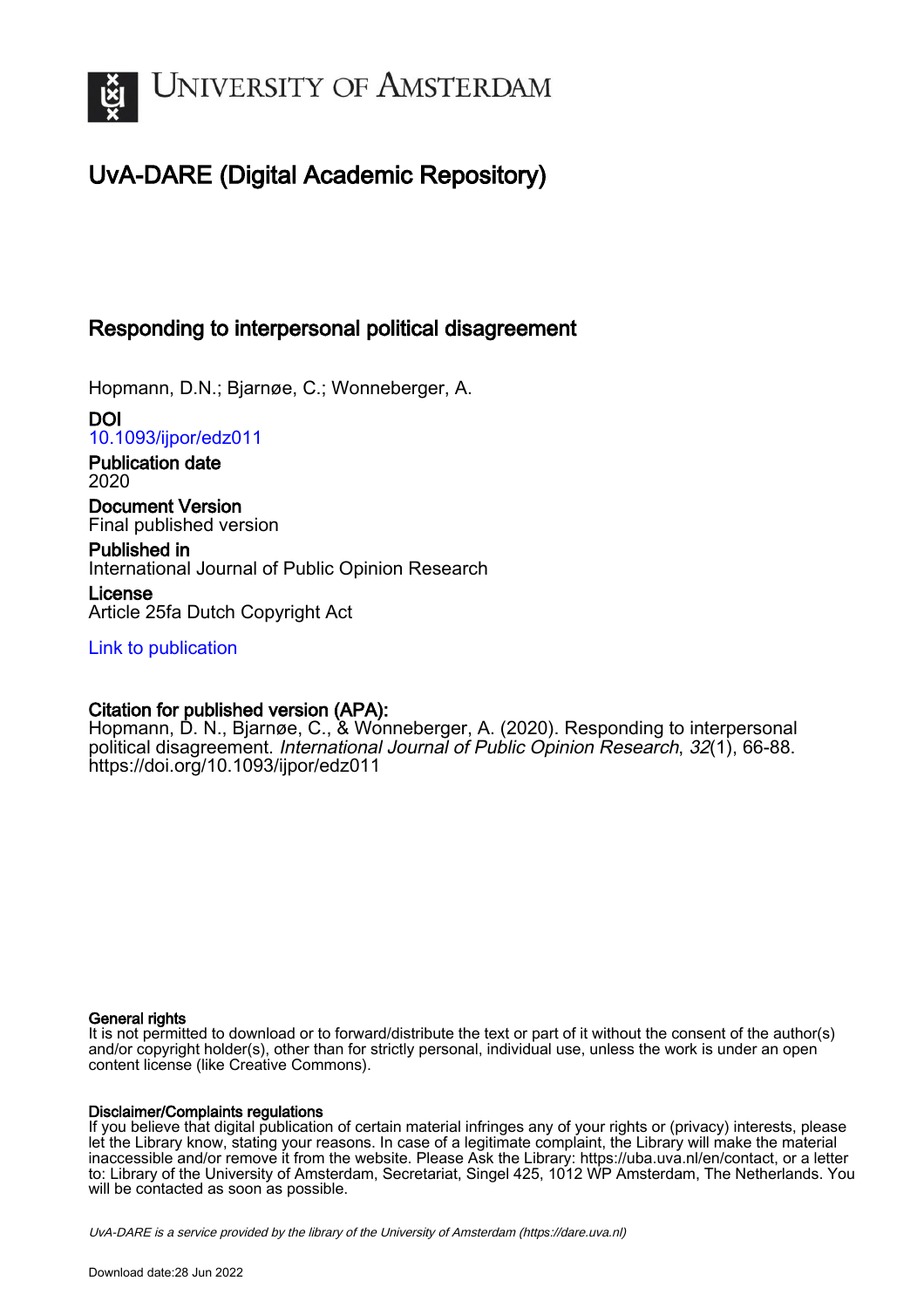# Responding to Interpersonal Political Disagreement

# David Nicolas Hopmann<sup>1</sup>, Camilla Bjarnøe<sup>1</sup>, and Anke Wonneberger<sup>2</sup>

<sup>1</sup>Centre for Journalism, Department of Political Science, University of Southern Denmark, Denmark; <sup>2</sup> Amsterdam School of Communication Research, University of Amsterdam, the Netherlands

#### Abstract

A key element of democracy is citizens exchanging viewpoints on political matters. Yet, we know little about how individuals respond to interpersonal political disagreement with peers: do they avoid it or yield, try to dominate others, or seek compromise? Based on two surveys with random assignment to different political statements, we study how individuals respond to interpersonal political disagreement on party choice and issue disagreement. The results from both surveys show that individuals are more likely to yield and dominate when the level of political disagreement is at a respectively low and high level. Citizens are more willing to seek compromise at low and moderate levels of disagreement, while avoiding is unrelated to the level of political disagreement.

Political disagreement has received substantial scholarly attention in the field of interpersonal political communication ([Schmitt-Beck & Lup,](#page-22-0) 2013). Despite tendencies to acquaint with people similar to one-selves, we regularly are exposed to political disagreement with peers ([Huckfeldt, Johnson, &](#page-21-0) [Sprague,](#page-21-0) 2004; [Mutz,](#page-22-0) 2006). This raises the question: How do we respond to interpersonal political disagreement? Do individuals willingly enter arguments, or do they instead prefer to avoid them or yield? Or, do they prefer to seek compromise? Previous research has investigated different strategies of

All correspondence concerning this article should be addressed to David Nicolas Hopmann, Centre for Journalism, University of Southern Denmark, Campusvej 55, DK-5230 Odense M, Denmark. E-mail: dnh@sam.sdu.dk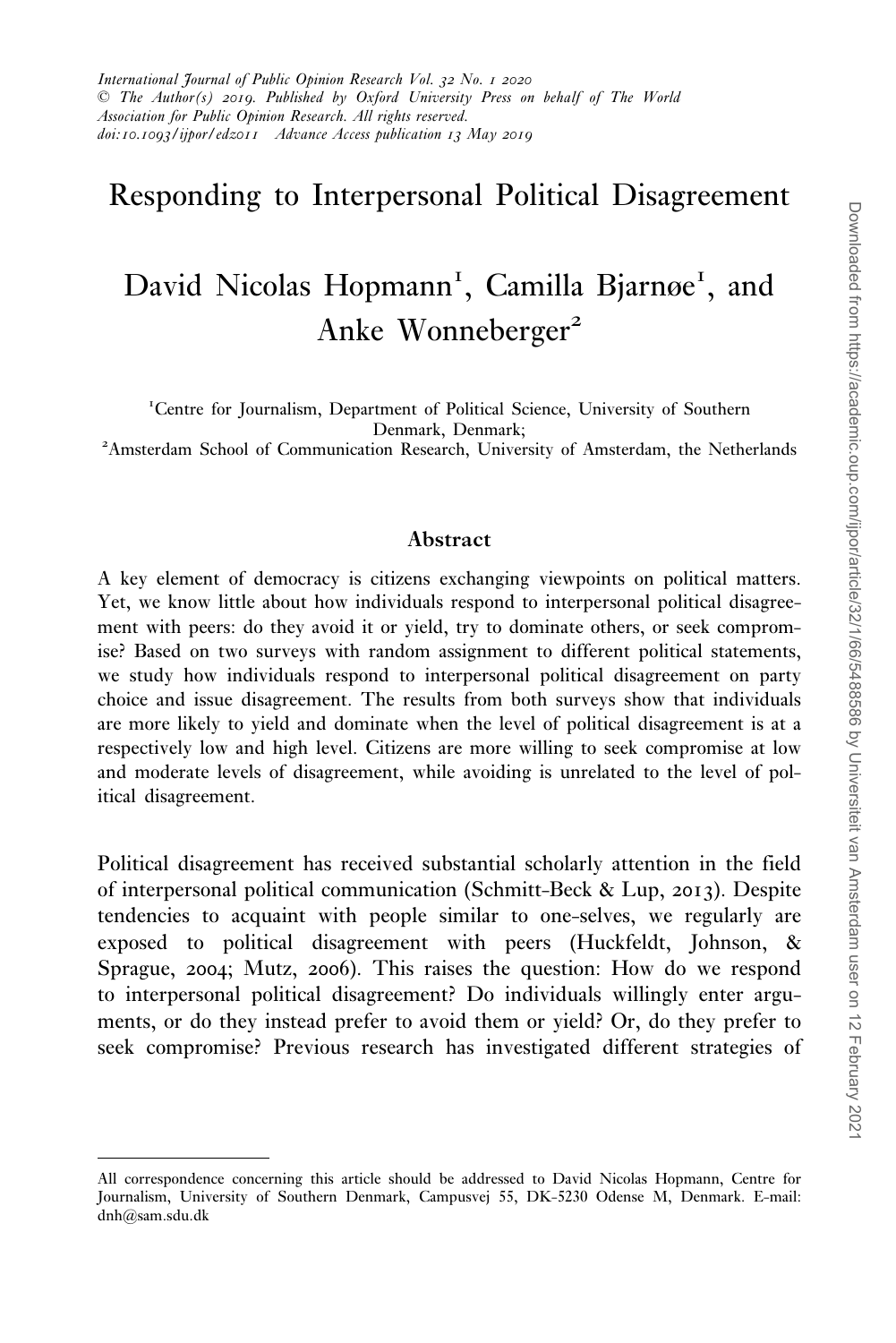responding to disagreement. For instance, the literature drawing on the socalled ''spiral of silence'' has shown that individuals often circumvent disagreement by avoiding it or yielding (e.g., [Hayes,](#page-21-0) 2007; [Hayes, Glynn, &](#page-21-0) [Shanahan,](#page-21-0) 2005b; [Noelle-Neumann,](#page-22-0) 1974). Other scholars have focused on strategies such as persuading disagreeing others (e.g., [Thorson,](#page-22-0) 2014), or seeking compromise (e.g., [Baek, Wojcieszak, & Delli Carpini,](#page-19-0) 2012).

There are at least two major gaps in the literature that need to be addressed. First, scholars have focused on these strategies individually without considering that citizens have several strategies at their disposal. We thus lack a comprehensive understanding of how citizens respond to political disagreement with their peers [\(Eveland, Morey, & Hutchens,](#page-21-0) 2011). How are different strategies to address interpersonal disagreement related, and how can we explain when individuals rely on these strategies? Interpersonal political communication contributes to constructing identities, reaching mutual understanding, and forming political opinions ([Kim & Kim,](#page-21-0) 2008). A better understanding of how individuals respond to interpersonal disagreement thus provides us with a better understanding of the conditions that make democracy work in practice. Second, previous research has demonstrated the need for a more fine-grained analysis of the level of political disagreement to which individuals are exposed ([Castro Herrero & Hopmann,](#page-20-0) 2018; [Klofstad, Sokhey, & McClurg,](#page-21-0) 2013). In this article, we build on this line of reasoning by studying empirically the responses to exposure to interpersonal political disagreement.

In two surveys with random assignment to political statements, we investigate how exposure to political disagreement affects the strategies individuals choose for dealing with interpersonal disagreement. Following the call by [Eveland et al. \(](#page-21-0)2011; see also [Scheufele & Moy,](#page-22-0) 2000, pp. 19–20), our study on how citizens respond to interpersonal political disagreement draws on theoretical and empirical insights from the literature on conflict management. In particular, we draw on *Dual-Concern Theory* which predicts that the response to conflict or disagreement depends on the extent of concern for self and concern for others [\(De Dreu, Evers, Beersma, Kluwer, & Nauta,](#page-20-0) 2001; [De Dreu,](#page-20-0) [Weingart, & Kwon,](#page-20-0) 2000; [Pruitt & Rubin,](#page-22-0) 1986; [Van de Vliert,](#page-22-0) 1997). The extent of these concerns depends on the communication situation and individual traits. Prior research has shown that conflict management is heavily dependent on situational factors [\(Callanan, Benzing, & Perri,](#page-20-0) 2006, pp. 282–283), such as the level of disagreement individuals are exposed to [Van de Vliert,](#page-22-0) 1997, pp. 89– 92). In short, we are interested in investigating these reactions in specific situations in which individuals are exposed to different levels of political disagreement.

# Strategies of Responding to Disagreement

Several studies have focused on the effects of interpersonal disagreement on knowledge, opinion formation, and behavior (for a review, see [Schmitt-Beck & Lup,](#page-22-0)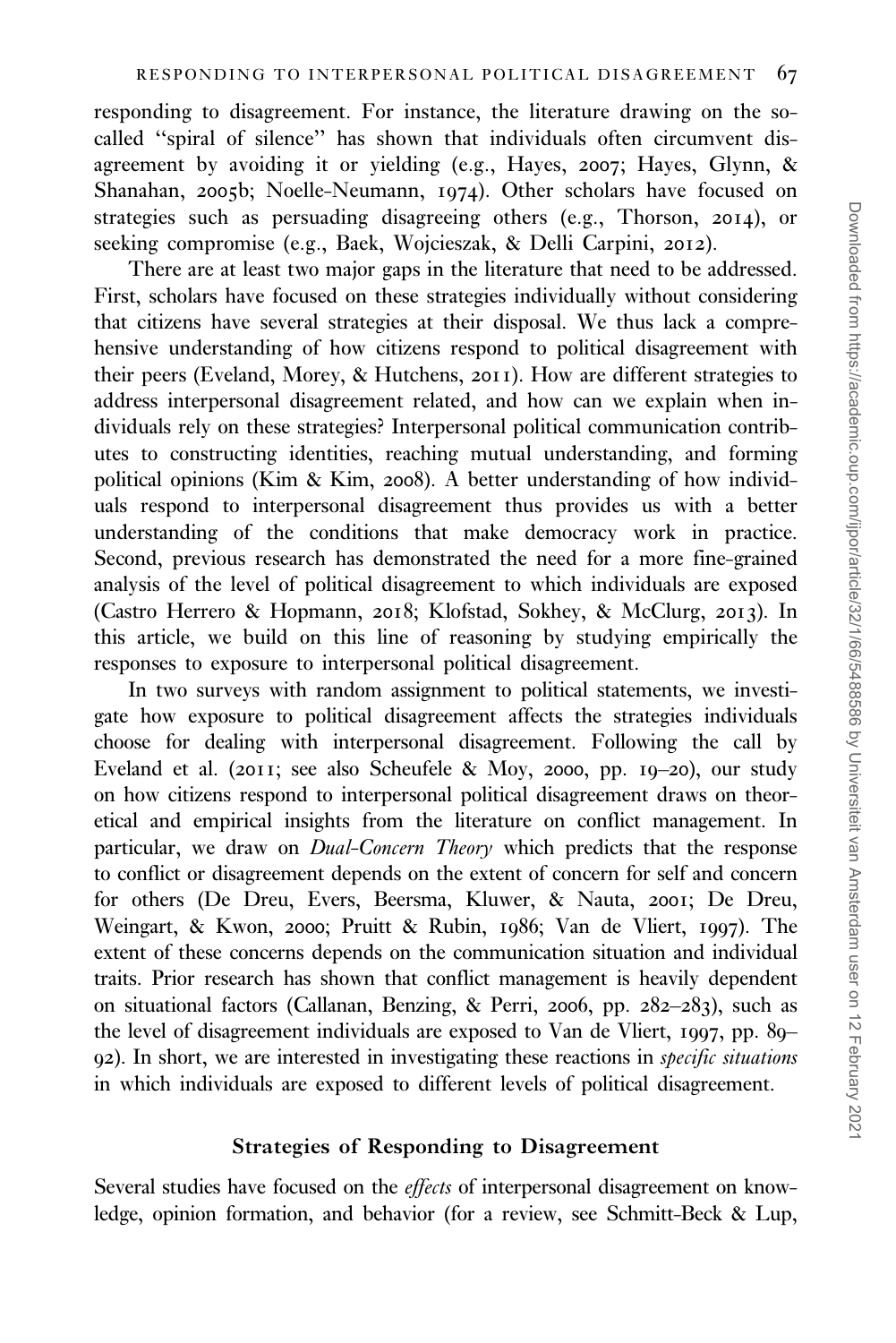[2013](#page-22-0)). In this article, we take the first step to address the question about how citizens respond to political disagreement itself. To clarify, by respond, we mean how people react when exposed to opposing points of view in a conversational situation, while by *political disagreement*, we mean exposure "to viewpoints that are different from'' own viewpoints [\(Klofstad et al.,](#page-21-0) 2013, p. 121). In prior research, three different reactions to political disagreement have been particularly prominent: silence, compromise seeking, and persuasion.

One strand in the literature has focused on the willingness to speak out or to self-censor in interpersonal encounters. [Noelle-Neumann \(](#page-22-0)1974, p. 45) formulated the so-called 'spiral of silence'-theory advancing the argument that the ''Willingness to expose one's views publicly [...] is greater if he believes his own view is, and will be, the dominating one or (though not dominating now) is becoming more widespread.'' Studies inspired by the 'spiral of silence'-theory have found mixed results [\(Scheufele & Moy,](#page-22-0) 2000; [Shanahan, Glynn, & Hayes,](#page-22-0) 2007).

A second, but less prominent, strand in the literature has focused on compromise (or consensus) seeking in interpersonal communication, particularly in the field of deliberative democracy [\(Baek et al.,](#page-19-0) 2012; [Barabas,](#page-19-0) 2004; [Conover, Searing, & Crewe,](#page-20-0) 2002). This said, in a study on the motives behind political conversations, [Conover et al. \(](#page-20-0)2002, p. 52) reported that ''No one in any of the groups reported that people entered into discussions to reach a consensus or to make a decision about an issue.'' This finding does not necessarily imply that citizens do not opt for compromise seeking when encountering interpersonal disagreement, but citizens are rarely driven by such motives before encountering disagreement. Generally speaking, however, our knowledge when citizens seek compromise is limited.

A third strand in the literature has focused on *persuasion*. While rarely mentioned as a motive for entering interpersonal political discussion ([Conover](#page-20-0) [et al.,](#page-20-0) 2002), research has documented that persuasion attempts nevertheless are common across democracies (e.g., [Karp & Banducci,](#page-21-0) 2007). Research has also reported that in particular strongly opinionated people tend to express their opinions (e.g., [Matthes, Morrison, & Schemer,](#page-21-0) 2010). Yet, under which circumstances people resort to persuasion remains unclear.

This condensed overview illustrates two key points. First, there are several strategies for responding to interpersonal political disagreement. Second, and more importantly, while these previous studies each provided important insights into how individuals respond to political disagreement with peers, they do not theorize and empirically investigate this repertoire of response strategies. A theoretical framework to study this repertoire of responses is therefore needed.

# The Relationship Between Response Strategies

Above, we defined political disagreement as diverging points of view. Previous research has suggested that such disagreement is not only perceived as someone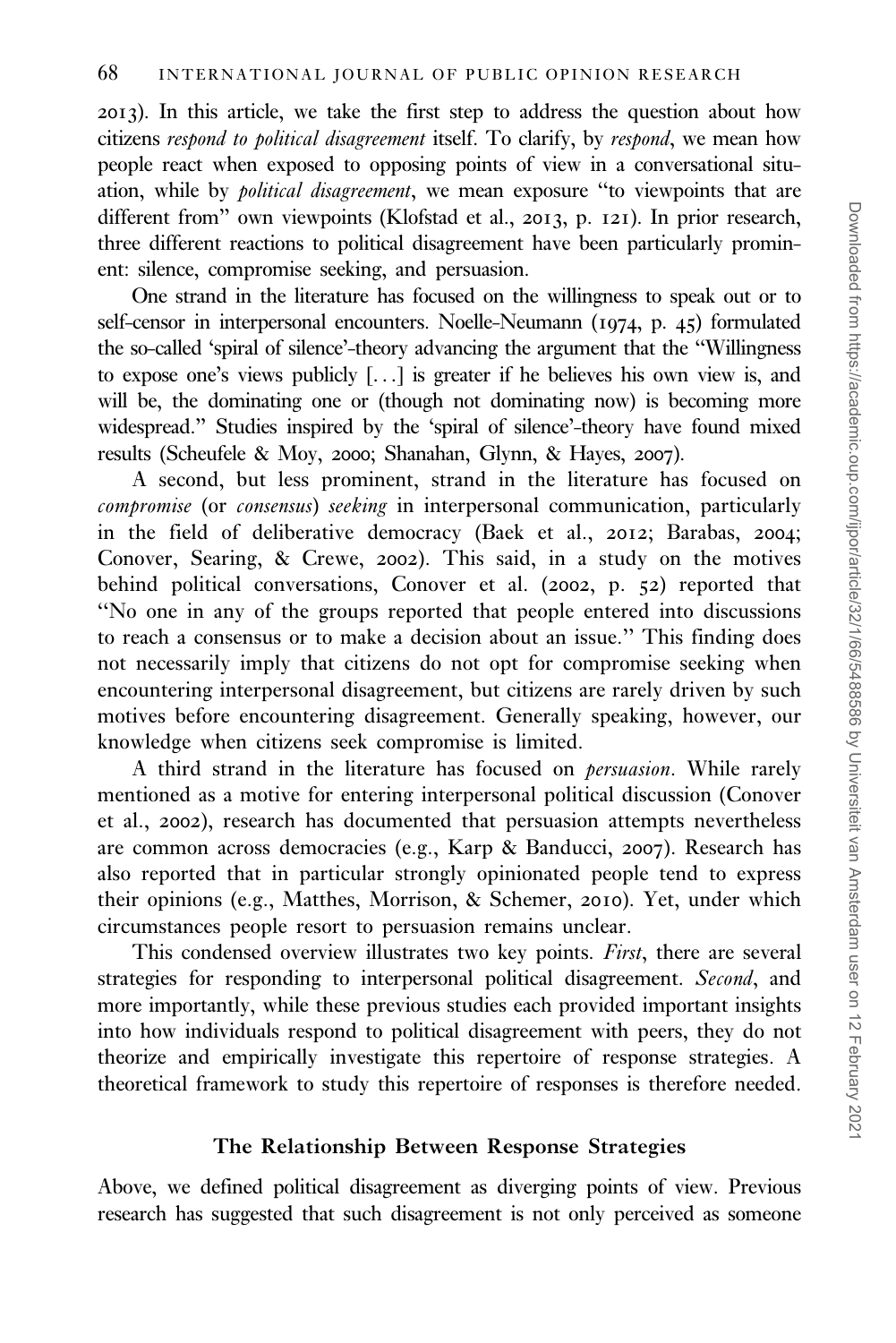arguing for a different point of view, but also as arguing *against* a position ([Chambers, Baron, & Inman,](#page-20-0) 2006; [Chambers & Melnyk,](#page-20-0) 2006). From this, it follows that the larger the political disagreement between two parties, the more concerned each party must be about defending the own interest. Dual-Concern Theory offers a framework for theorizing this inverse relationship between concern for self versus concern for others, and it helps in formulating hypotheses on how individuals respond to interpersonal disagreement.

Dual-Concern Theory, prominent in the literature on social conflict management, provides a framework for theorizing and empirically investigating strategies for responding to interpersonal disagreement in general and in cases of negative goal interdependency [\(De Dreu et al.,](#page-20-0) 2001; [Pruitt & Rubin,](#page-22-0) 1986). Prior research in other social domains than politics has documented empirical support for Dual-Concern Theory (e.g., [De Dreu et al.,](#page-20-0) 2000; [Pruitt & Rubin,](#page-22-0) 1986; [Van de Vliert,](#page-22-0) [1997](#page-22-0)), but it has not been applied—to the best of our knowledge—in the context of interpersonal political disagreement. Specifically, the theory posits that motives for dealing with disagreement are a function of concerns for self and concerns for others [\(De Dreu et al.,](#page-20-0) 2001, [2000](#page-20-0); [Pruitt & Rubin,](#page-22-0) 1986; [Van de Vliert,](#page-22-0) 1997). Concerns can be understood as outcomes, interests, needs, or values (see [Pruitt &](#page-22-0) [Rubin,](#page-22-0) 1986, pp. 28–32), which therefore also encompass the realm of politics. For instance, a solely self-concerned gun control activist would not be willing to find middle-ground (some gun control, but not too strict) when discussing policy options with someone holding a disagreeing political opinion (no gun control).

According to the *Dual-Concern Theory*, self- and other-concerns are not per definition mutually exclusive, nor correlated. Individuals can score low or high on both of the concerns simultaneously ([De Dreu et al.,](#page-20-0) 2000, p. 892). But there are exceptions. Some issues or social domains—including politics are predominantly characterized by an inverse relationship between self- and other-concerns ([Easton,](#page-20-0) 1953; [Van de Vliert,](#page-22-0) 1997, pp. 90–91). In these cases, an increase in self-concern leads to a decrease in other-concern, and vice versa. Hence, there exists negative goal interdependence ([Deutsch,](#page-20-0) 2011). Therefore, there are good reasons to conceive of political disagreement predominantly as a question of inversely related self- and other-concerns.

In sum, *Dual-Concern Theory* predicts that the response of disagreement is driven by self- and other-concerns. Specifically, the theory predicts specific strategies as a response to the relationship between self- and other-concerns. In the next section, we discuss how different levels of political disagreement trigger different levels of self- and other-concerns and, hence, different responses.

#### The Level of Political Disagreement

Political discussions with peers are driven by various goals. Achieving social goals is one major driver, that is, a wish ''to pass time with others'' or ''to get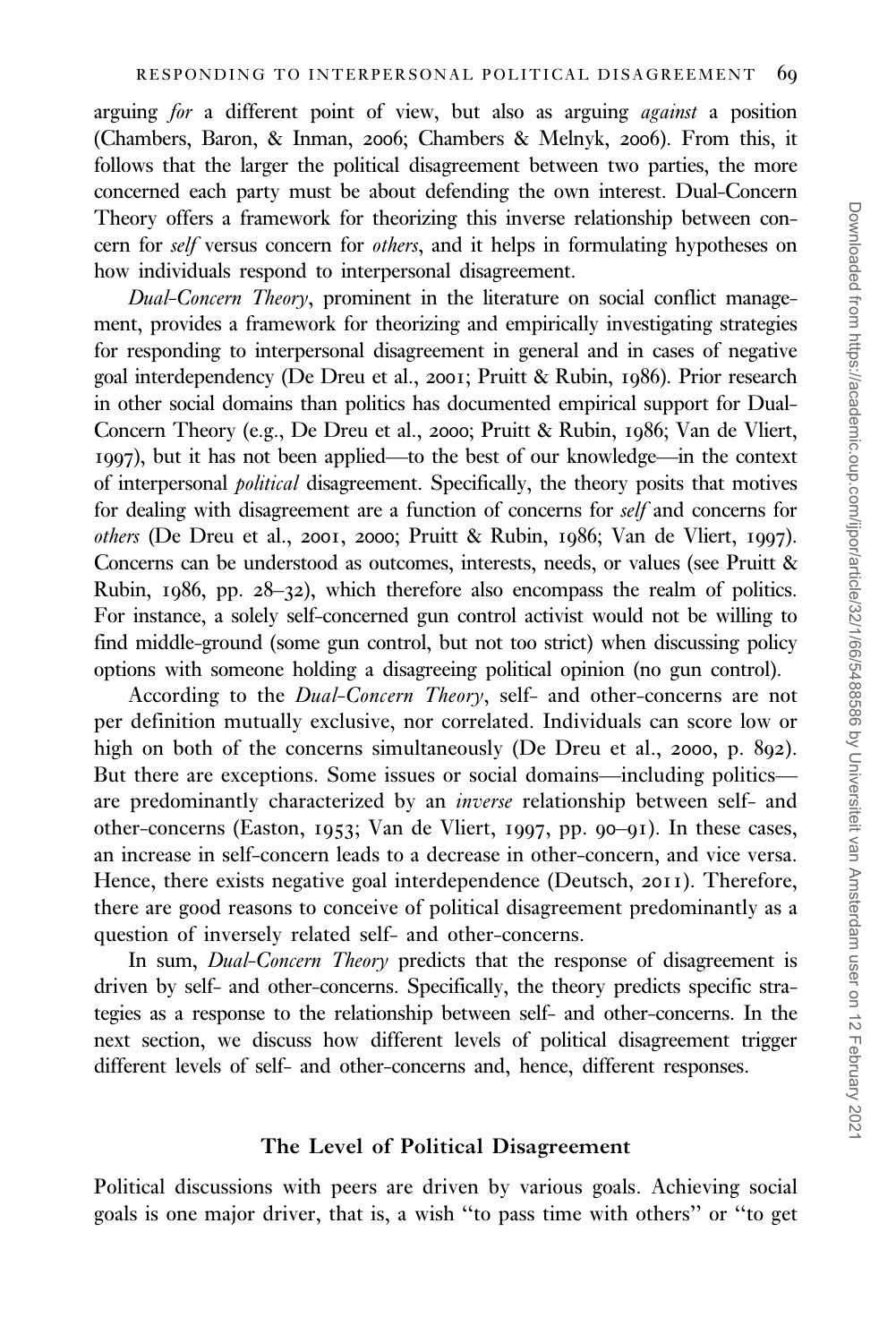to know others better" [\(Eveland et al.,](#page-21-0) 2011, pp. 1090-1091; Gil de Zúñiga, [Valenzuela, & Weeks,](#page-21-0) 2016). People are genuinely interested in their fellow citizens. For instance, [Conover et al. \(](#page-20-0)2002, p. 58) concluded, based on their study on how ordinary citizens discuss politics, that ''Citizens want to hear and learn from the particular perspectives of others. Indeed, doing so is a major reason why they discuss political issues.'' In other words, a major driver of engaging in political discussions with others is a concern for others and their values. Moreover, this motivation comes as no surprise when considering that individuals in the same social network will have both past and future interactions, which also calls for a concern for others ([Pruitt & Rubin,](#page-22-0) 1986). Also, [Wyatt, Katz, and Kim \(](#page-22-0)2000) found that political topics are most frequently discussed with friends and family—alongside other topics. Based on this backdrop, it is reasonable to assume that other-concern is fairly high in interpersonal communication when it involves peers, at least at the outset. It is this other-concern that makes us discuss politics with others to begin with.

Discussing politics with others, however, carries the risk of unveiling disagreements. When interpersonal disagreement becomes apparent, a conflict emerges between concern for others' values (which drove the engagement in discussions with others) and the concern for own values (as this disagreement is a perceived opposition to own values). How can this conflict be addressed? [Walton \(](#page-22-0)1969) noted in his work on conflict management that a low level of tension produces ''no necessity to look for alternative ways of behaving, and no incentive for a person to make conciliatory overtures'' (p. 111). At a moderate level of tension, however, ''the person searches for and integrates more information, he considers more alternatives'' (p. 113), while a high level of tension produces a ''rigidity of positions and polarization of adversaries'' (p. 113). [Brown \(](#page-20-0)1983), in a similar vein, noted that a high level of disagreement leads to coercive influence in which the differences are exaggerated. A productive (moderate) level of disagreement may lead to consensus, while a low level of disagreement may lead to denial of differences (see also [Van de Vliert,](#page-22-0) [1997](#page-22-0), p. 119; [Van de Vliert & De Dreu,](#page-22-0) 1994, pp. 214–215). These considerations suggest that more intense disagreement drives individuals to resort to a strategy driven by self-concern. Following the argument about an inverse relationship between other- and self-concerns, this implies that the higher the level of disagreement, the higher the self-concern, and the lower the otherconcern.

[Figure](#page-6-0) 1 illustrates the relationship between self- and other-concerns and different strategies for responding to political disagreement.<sup>1</sup> According to

<sup>&</sup>lt;sup>1</sup>Our reasoning implicitly assumes that people hold an opinion or at least form an opinion different from the other individual in the conversation situation. Much scholarly attention has been devoted to how individuals form opinions and whether they are stable or not (e.g., [Converse,](#page-20-0) 1964; [Zaller,](#page-22-0) 1992), which is of less interest in this article. Our interest lies in situations in which citizens disagree with one another, which we secured by study design.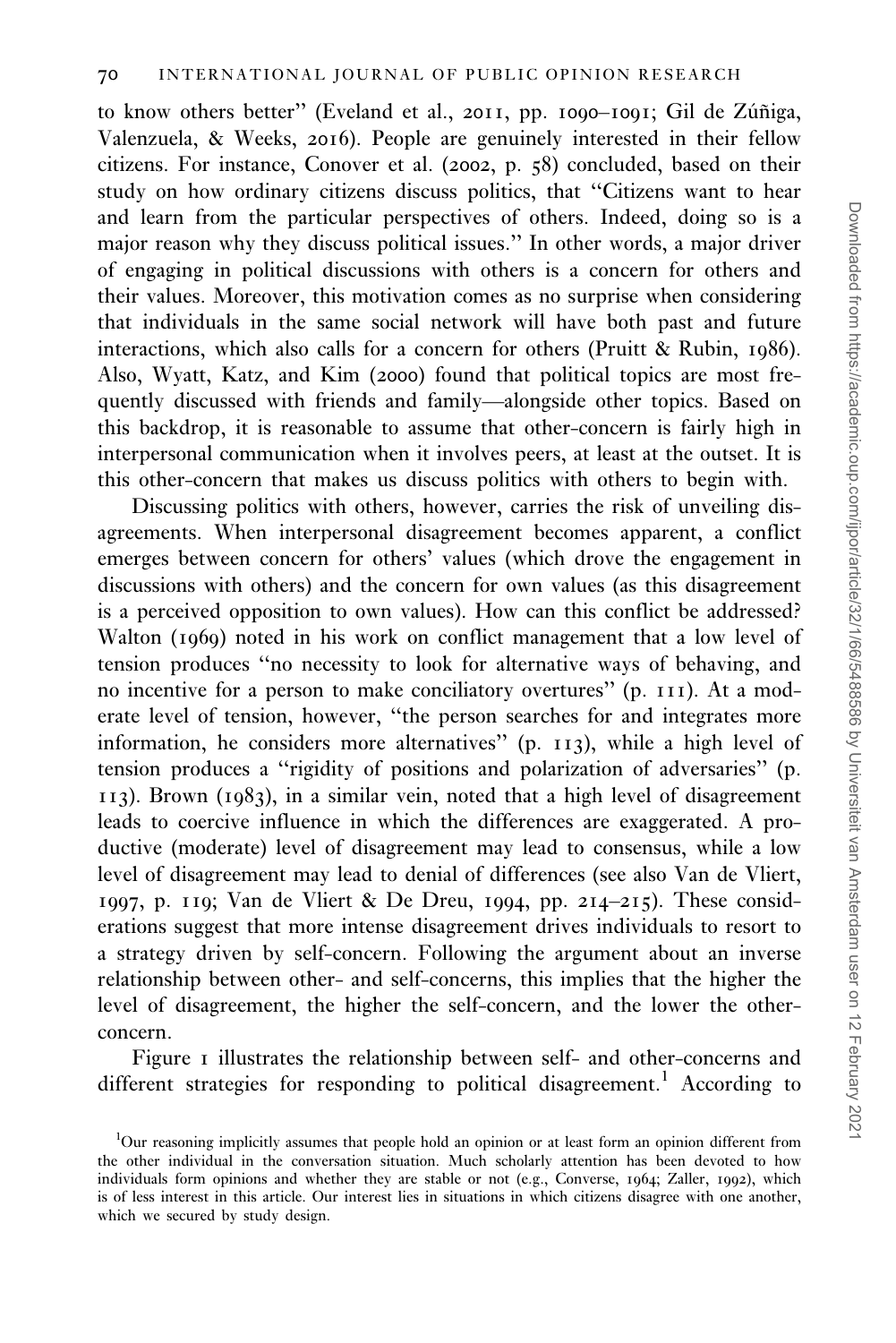<span id="page-6-0"></span>Figure 1 Dual concerns and strategies for managing political disagreement



Dual-Concern Theory, when self-concern is low and other-concern high, we can expect yielding (also called concession-making). This strategy covers unilaterally accepting and incorporating others' wishes, that is, downplaying one's own will but not necessarily ''total capitulation'' [\(Pruitt & Rubin,](#page-22-0) 1986, p. 26). The combination of low other-concern and high self-concern leads to *dominat*ing (also called forcing or contending). Dominating refers to a wish to dominate others by imposing one's own wishes on others. It involves ''threats and bluffs, persuasive arguments, and positional commitments'' ([De Dreu et al.,](#page-20-0) [2001](#page-20-0), p. 646). In the case of moderate self- and other-concern, Dual-Concern Theory predicts that individuals are motivated to seek *compromise*. This strategy ''involves the matching of others' concessions, making conditional promises and threats, and an active search for a middle ground'' [\(De Dreu et al.,](#page-20-0) [2001](#page-20-0), p.  $647$ .<sup>2</sup> These three strategies correspond well to the three strands identified in the literature reviewed above—silence, compromise seeking, and persuasion.

What about *avoiding* interpersonal political disagreement? Prior research on, for instance, self-censorship in interpersonal political communication, has not always strictly distinguished between avoiding and yielding strategies (e.g., [Hayes,](#page-21-0) 2007), and we therefore include both in our analysis. According to Dual-Concern Theory, avoiding and yielding are two distinct strategies. As is shown in Figure 1, a low concern for self and others leads to avoiding (also

 ${}^{2}A$  fifth strategy is problem-solving, that is, driven by a high self- and other-concern ([De Dreu et al.,](#page-20-0) [2001](#page-20-0), p. 646). Participants in our surveys were not presented with a ''problem'' demanding a solution and therefore it prima facie had little relevance for the present purpose. Moreover, one could argue that citizens try to solve problems when they seek to compromise, and, hence, have a shared preference for self and others (see also the discussion in De Dreu et al. ([2001](#page-20-0))). Hence, our model still contains elements of problem-solving.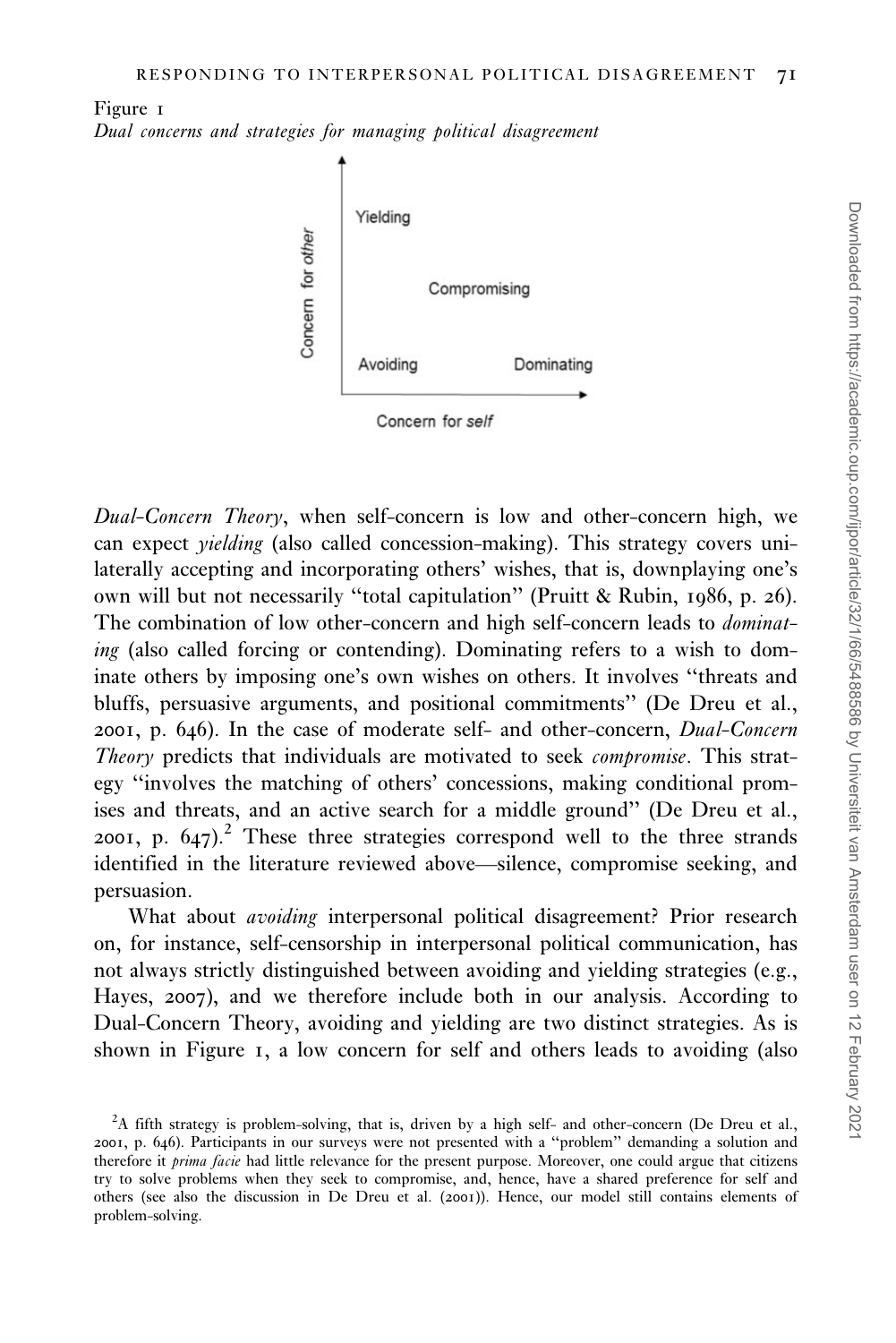called inactivity). If our argument about the inverse relationship between selfconcern and other-concern in interpersonal political communication is a correct assumption (i.e., when one is high, the other is low), then it follows that the preference of avoiding is unrelated to the level of interpersonal political disagreement. To put it differently, varying levels of disagreement do not bring individuals into a situation of low other-concern *and* low self-concern. The willingness to avoid therefore is not related to the level of interpersonal political disagreement.

Based on this theoretical framework, we formulate four hypotheses.

H1: The higher the level of political disagreement, the more individuals will be willing to dominate. H2: Compromise seeking is highest at moderate levels of political disagreement.

H3: The lower the level of political disagreement, the more individuals will be willing to yield.

H4: Avoiding is not related to the level of political disagreement.

In short, drawing on Dual-Concern Theory, we consider the response to political disagreement as predominantly determined by situational factors. This focus on situational factors is warranted by previous research showing ''that individuals are not necessarily yoked to a particular style [...] they are willing to switch out their presumably dominant style on the basis of the contingencies they perceive in a conflict-producing event'' [\(Callanan et al.,](#page-20-0) [2006](#page-20-0), pp.  $282-283$ ).

Preferences for strategies are not only driven by situational factors, but also by individual characteristics [\(De Dreu et al.,](#page-20-0) 2001; [Gerber, Huber, Doherty, &](#page-21-0) [Dowling,](#page-21-0) 2012). In previous research, styles of conflict handling often have been related to sociodemographics or personality factors. More specifically, in political contexts, various types of engagement, such as political knowledge or turnout, appear to be consistently related to interest in politics (e.g., [Dimitrova,](#page-20-0) Shehata, Strömbäck, & Nord, 2014), which has been described as a rather stable trait ([Prior,](#page-22-0) 2010). Consequently, it can be assumed that the level of political interest affects how a person responds to political disagreement. Moreover, people with a more extreme opinion, for instance, on the left or right on the political spectrum, might differ in their response to political disagreement (cf. [Matthes et al.,](#page-21-0) 2010). Thus, while the current study aims at taking a first step in mapping and explaining strategies of reacting to interpersonal political disagreement with a focus on situational factors, we also take the individual traits of political interest and opinion extremity into account.

# Research Design

We conducted two surveys that randomly assigned respondents to different political statements to investigate how people respond to political disagreement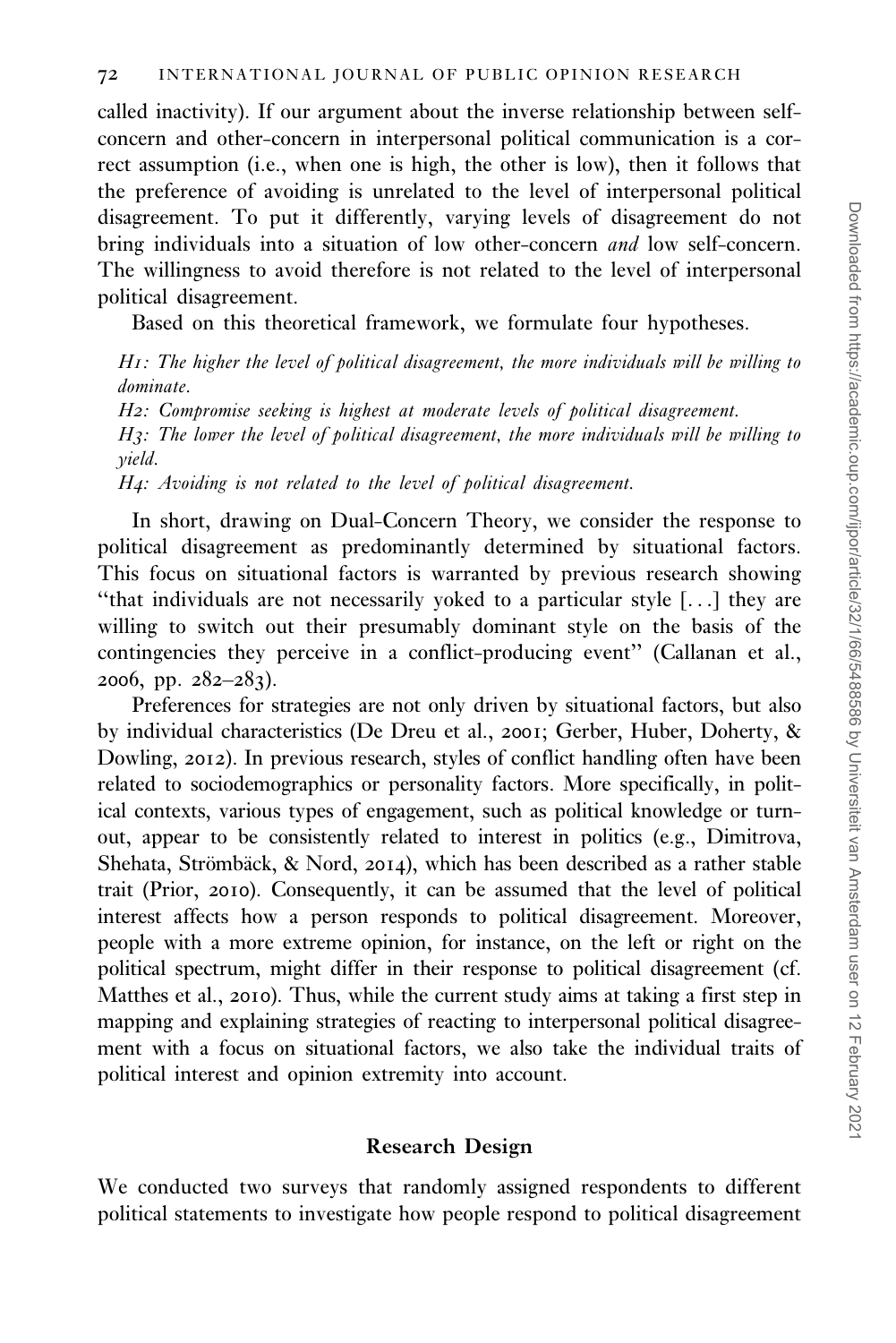with their peers. Both surveys were depicted as taking place in a setting where past and future interactions were likely, but not over-emphasized. Inspired by [Hayes et al. \(](#page-21-0)2005a) and [Hayes \(](#page-21-0)2007), we asked participants to imagine a realistic and relevant social event with people they already know (details are presented below). By doing so, we did not follow [Noelle-Neumann's \(](#page-22-0)1974, p. 36) classic study on the spiral of silence where respondents were asked ''to imagine a conversation among passengers on a long train journey.'' Informal political discussion primarily occurs amongst peers, not strangers (e.g., [Bennett, Fisher, & Resnick,](#page-19-0) 1996; [Morey, Eveland & Hutchens,](#page-22-0) 2012). Moreover, exposure to political disagreement in our own social networks is not uncommon ([Huckfeldt et al.,](#page-21-0) 2004; [Mutz,](#page-22-0) 2006).

#### Study 1: Party Choice Disagreement

Study  $I$  addresses the expression of a political opinion by stating which party you intend to vote for in a national election. The web-based survey was fielded during the Danish national election campaign of 2011 (10–15 June) by the research agency ICMUnlimited. The sample that participated in the survey  $(N = I,010)$ was representative of the larger Danish population in regard to gender, geography, and age (with a slight underrepresentation of younger Danes).<sup>3</sup>

Each respondent was asked about his or her left-right self-placement using a standard 11-point scale and asked about the intended party vote. Subsequently, the respondent was exposed to one vignette in which he/she was asked to imagine a social event where he/she was exposed to an acquaintance revealing that he was intending to vote for a (randomly assigned) party. By design, this party was different from the respondent's party preference: ''Imagine you will be participating in a social event later today, for example, with your colleagues or neighbors. At the event, you meet an acquaintance. Your acquaintance tells you that he intends to vote for [Unity List/Social-Democrats/Social Liberals/Right-Liberals/Liberal Alliance/Danish People's Party] in the upcoming Folketing [national] elections." Hereafter, the respondents were asked ''How likely or unlikely is it that you will react in the follow ways towards him?,'' using the DUTCH-items presented below.

The degree of party choice disagreement between the respondent's and the acquaintance' party choice was measured accordingly: Based on the left-right self-placement of each party's voters, we estimated the average left-right placement of each party mentioned in the stimulus material. The level of disagreement was then computed as the difference between a respondent's individual left-right self-placement and the left-right placement of the party favored by the acquaintance (rescaled to a maximum of 1;  $M = 0.37$ ;  $SD = 0.25$ ;  $N = 935$ ).

 $3$ In total, 3,719 interviews were begun, 1,493 were screened out, 1,151 were incomplete, along with 65 errors.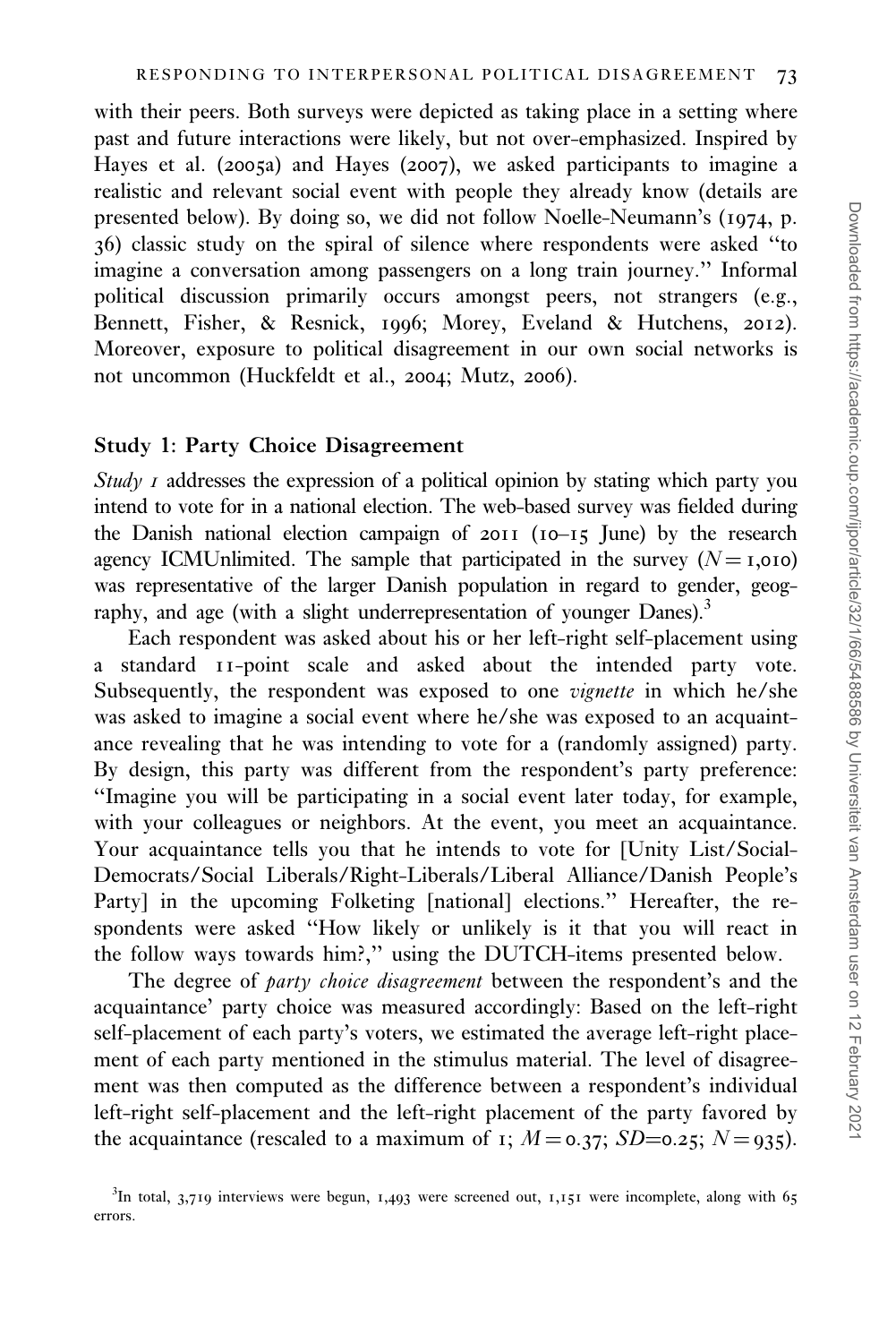In addition to disagreement as a situational factor, preferences for response strategies can be influenced by personality traits as well, as discussed above. To account for potential individual differences and avoid omitted variable bias, age ( $M = 49.53$ ;  $SD = 15.59$ ), gender (51.12% *female*), *education* (4-point scale:  $M = 1.59$ ;  $SD = 0.78$ ), and *political interest* (11-point scale:  $M = 7.43$ ;  $SD = 2.51$ ) were included as control variables. Because people with an extreme opinion might differ in their response to political disagreement, folded leftright self-placement was also included as a measure of opinion extremity (scale ranging from 0 to 0.5:  $M = 0.19$ ,  $SD = 0.15$ ).

### Study 2: Issue Disagreement

Study 2 moves beyond party choice disagreement by focusing on disagreement on a salient political issue. The web-based survey was fielded 30 June–1 July 2015 by the research agency Epinion ( $N = 703$ ). The sample used in the survey was representative of the larger Danish population in regard to gender, age, and geography.<sup>4</sup>

We presented our respondents to different opinions regarding family reunification. This issue deals with the question under which conditions foreign family members of residents can obtain permission to move to the country. The issue is useful to examine interpersonal political disagreement, as our respondents most likely were acquainted with the issue, since family reunification—and immigration more broadly—has been in the public debate in Denmark during the last couple of decades. Hereby, conversations about this issue were considered to be a realistic situation for the respondents.

The respondents were exposed to one of two different vignettes in which they were exposed to a political conversation between two peers at a summer party: ''Imagine you will be participating in a summer party with your family members, friends, or acquaintances later today. At the table, two of the guests begin to talk about family reunifications, that is, the possibility to get one's spouse or a family member from another country to Denmark to live...''. Hereafter, the respondents were presented with one of two different vignettes that included different exchanges of opinions (see details in Supplementary Appendix A). The presented opinions were their actual real-world opposites in the debate on family reunification as it appears in the Danish news media, according to which family reunification was primarily discussed as either constituting a societal threat or a human right [\(Bjarnøe,](#page-19-0) 2016).<sup>5</sup> The two vignettes depicted the following conversations scenarios: (a) two persons were agreeing that the rules on family reunification

<sup>4</sup> Epinion does not report response rates, as they use generic invitations leading to multiple surveys. Panel members responding to an invitation are forwarded to currently fielded surveys depending on their background characteristics, hereby ensuring representative samples. <sup>5</sup>

 $5$ The survey included a third vignette with a mixed condition not relevant for the present purpose and therefore not analyzed here  $(n = 243)$ .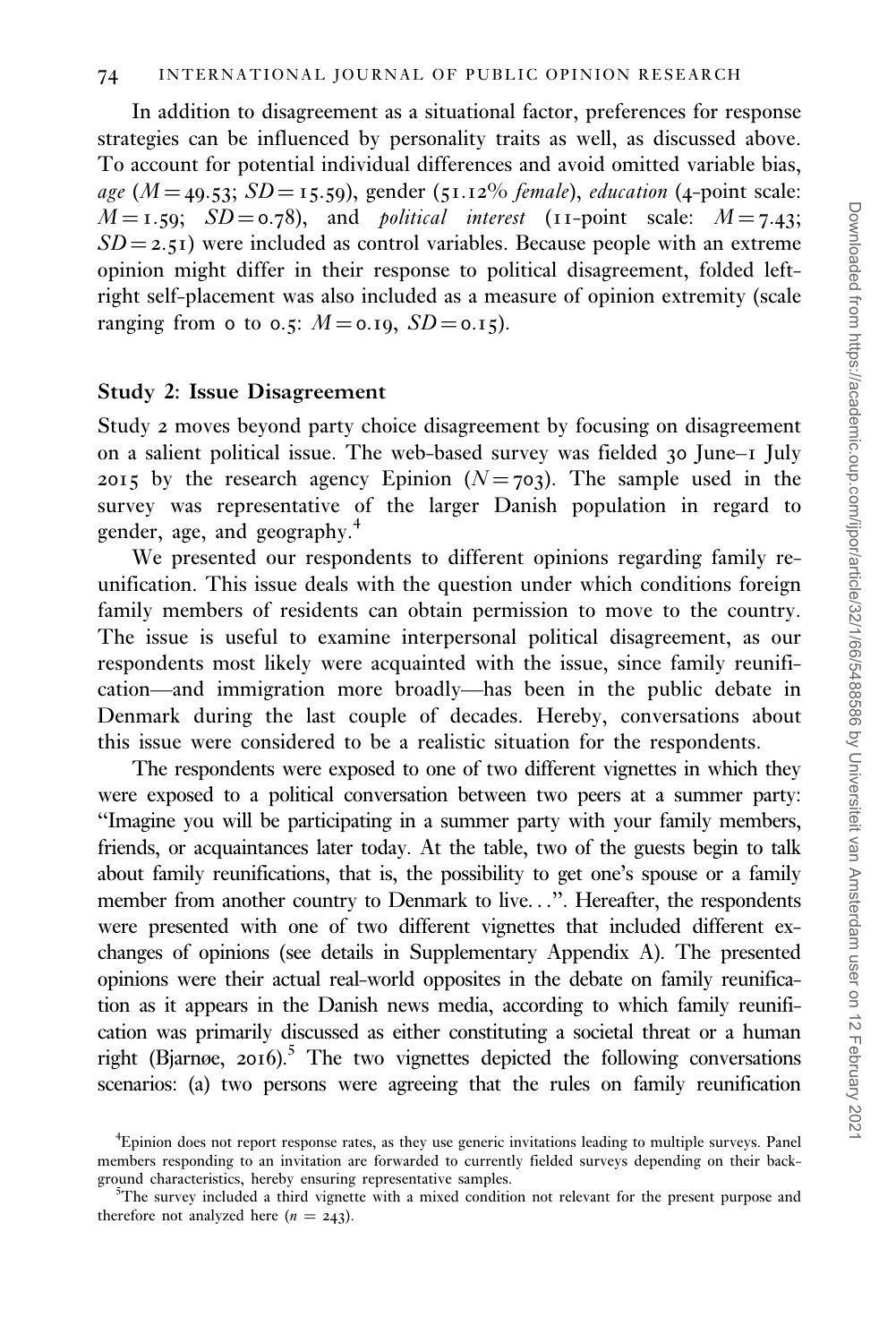should be strict, arguing that family reunification constitutes a societal threat; (b) two persons were agreeing that the rules on family reunification should be less strict arguing that family reunification is a human right. Thereafter, the respondents were asked: ''How likely or unlikely is it that you will react in the follow ways towards to their conversation?,'' followed by the DUTCH-items presented below.

The degree of *issue disagreement* between the respondent and the two peers was measured based on two questions asked *prior* to exposure to the vignettes: (a) immigration is a serious threat against Denmark; and (b) refugees and immigrants should have the same rights as Danes, even if they do not hold Danish citizenship. On both questions, the respondent could answer on a 5-point scale from "agree very much" to "disagree very much". We opted for two questions on immigration in general, rather than family reunification in particular, to be placed into a battery of issue-specific policy questions to reduce consistency effects in response behavior. The answer to the first question was reversed and combined with the answer to the other question into one index, rescaled from 0 to 1 (Spearman-Brown = .77). Higher values thus indicate a more critical stance toward immigration. For those in the strict condition (exposed to unanimous opposition to family reunification), the index therefore was reversed. Excluding respondents with no disagreement at all ( $N=45$ , i.e., the final  $N=415$ ), the index thus becomes a measure of disagreement ( $M = 0.55$ ,  $SD = 0.27$ ). Parallel to Study 1, age ( $M = 46.44$ ;  $SD = 15.77$ ), gender (51.31% female), education (10point scale:  $M = 4.28$ ;  $SD = 1.97$ ), political interest (11-point scale:  $M = 7.76$ ;  $SD = 2.48$ ), and opinion extremity based on prior attitudes toward immigration  $(M = 0.23, SD = 0.16)$  were included as control variables.

### Measuring Strategies for Responding to Interpersonal Disagreement

In both studies, the dependent variables, the different strategies, were measured based on the Dutch Test for Conflict Handling (DUTCH), which was developed based on the Dual-Concern Theory [\(De Dreu et al.,](#page-20-0) 2001; [Van de](#page-22-0) [Vliert,](#page-22-0) 1997). This instrument has been shown to be a reliable and valid tool for measuring interpersonal conflict responding [\(De Dreu et al.,](#page-20-0) 2001). Each strategy was measured using a battery consisting of four items that were summarized into an index. The order of the strategies was randomized.<sup>6</sup> Each item was measured using a 5-point scale from very likely to very unlikely (see [Table](#page-11-0) 1 below).<sup>7</sup> For the present purpose, the wording of the statements

<sup>&</sup>lt;sup>6</sup>In addition, the items within each bloc were randomized. A full randomization was done in [De Dreu](#page-20-0) [et al. \(](#page-20-0)2001) with results similar to what is reported here, so we have no reason to believe that the difference in approaches have substantial consequences for our results. <sup>7</sup>

 ${}^{7}$ In Study 1, the questionnaire included a "don't know" option. For the computation of the Cronbach's alpha values reported below ([Table](#page-11-0) 1), ''don't know'' was recoded to missing. For the construction of the indices, missing values were replaced with the mean value of the remaining responses on a given strategy. We restricted the other analyses to respondents with no missing values on any of the strategy indices, ensuring that the analyses are computed on the same sample  $(N = 935)$ .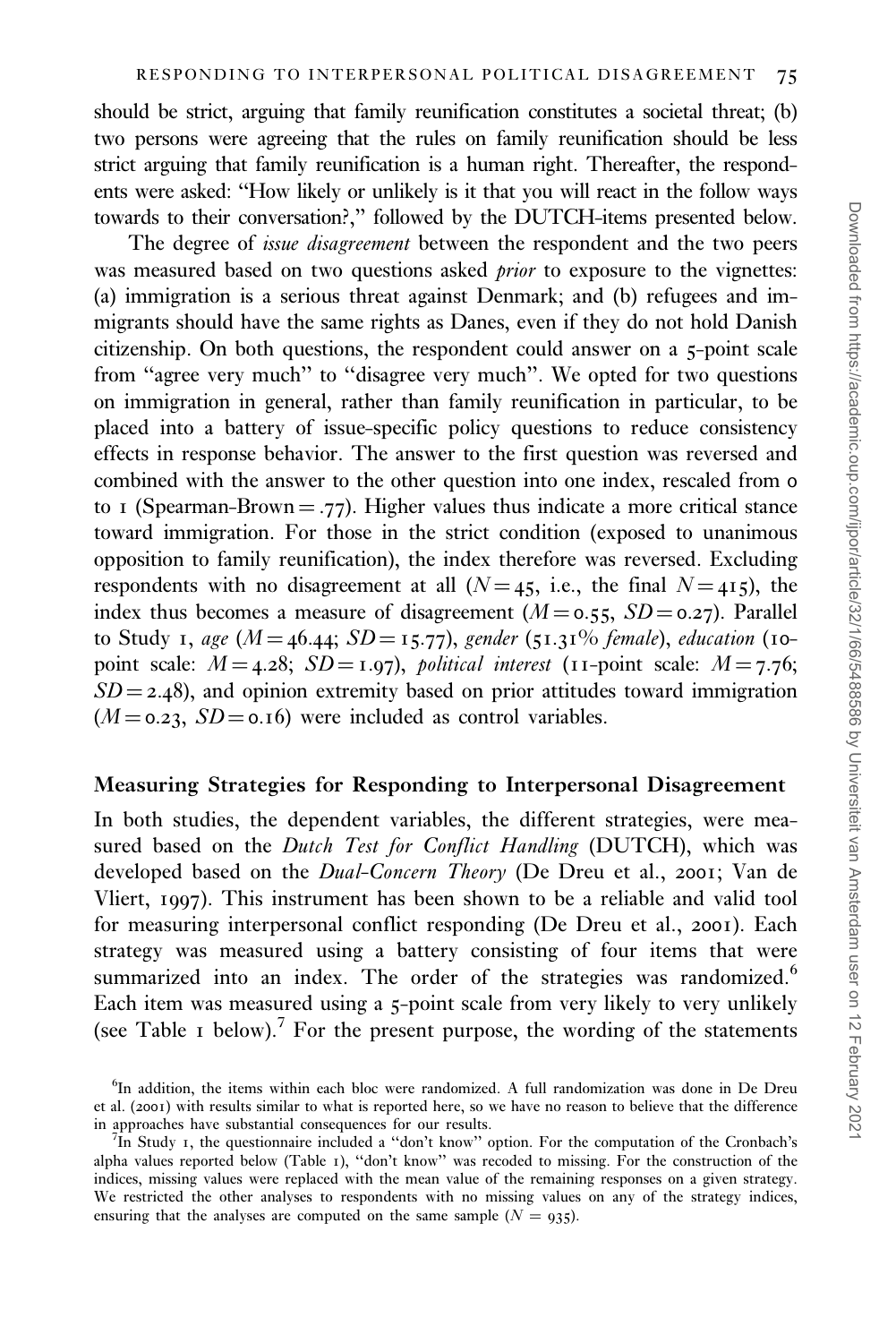|              |  |                            |     |              | $M$ SD $N$ $\alpha$ Dominating Compromising Yielding Avoiding |           |  |
|--------------|--|----------------------------|-----|--------------|---------------------------------------------------------------|-----------|--|
| Study 1      |  |                            |     |              |                                                               |           |  |
| Dominating   |  | 3.2 I.0 $935$ .87          |     | Т            |                                                               |           |  |
| Compromising |  | 2.7 I.0 935                | .89 | $0.22***$    |                                                               |           |  |
| Yielding     |  | $1.0 \quad 0.0 \quad 0.35$ | .88 | $-0.06$      | $0.32***$                                                     | T         |  |
| Avoiding     |  | 3.0 I.I $935$ .86          |     | $-0.19***$   | $0.26***$                                                     | $0.21***$ |  |
| Study 2      |  |                            |     |              |                                                               |           |  |
| Dominating   |  | 3.3 $0.9$ 415 .81          |     | $\mathbf{I}$ |                                                               |           |  |
| Compromising |  | 3.0 0.9 415 .86            |     | 0.03         |                                                               |           |  |
| Yielding     |  | $2.2 \quad 0.0 \quad 415$  | .86 | $-0.17***$   | $0.41***$                                                     | T         |  |
| Avoiding     |  | 2.9 0.9 415 .82            |     | $-0.24***$   | $0.45***$                                                     | $0.37***$ |  |

| Descriptives and zero-order correlations of the strategy scales $(1-5)$ |  |  |  |  |
|-------------------------------------------------------------------------|--|--|--|--|
|                                                                         |  |  |  |  |

 $\alpha$ : Cronbach's alpha of scale.

<span id="page-11-0"></span>Table 1

\*\*\* $p$  < .001. See also note 4.

was slightly adapted. *Yielding* was measured using the following items: (a) I give in to his (their) opinion, (b) I concur with him (them), (c) I try to accommodate him (them), and (d) I adapt to his (their) opinion. Compromising was measured by the following items: (a) I try to realize a middle-of-the-road solution, (b) I emphasize that we should find common ground, (c) I insist we both give in a little, and (d) I strive towards a fiftyfifty compromise. Dominating was measured by the following items: (a) I forcefully highlight my own point of view, (b) I search for arguments against his (their) opinion, (c) I fight for my opinion, and (d) I do everything to win a discussion with him (them). *Avoiding* was measured by the following items: (a) I avoid a confrontation about our differences, (b) I avoid differences of opinion as much as possible, (c) I try to make differences loom less severe, and (d) I try to avoid a confrontation with him (them).

# Analytical Approach

The analysis for both studies proceeded in two parts. First, the interrelationships between the four strategies of responding to disagreement were assessed to evaluate the quality of their measurement and their consistency with the theoretical assumptions derived from Dual-Concern Theory. In addition to zero-order correlations, multidimensional scaling (MDS) was applied to further examine these interrelationships. Our approach follows prior studies that used MDS to describe response strategies in relation to the two dimensions of self and other concern [\(Daly, Lee, Soutar, & Rasmi,](#page-20-0) 2010; [De Dreu et al.,](#page-20-0) [2001](#page-20-0)). MDS is a technique to visualize proximity data, in our case displaying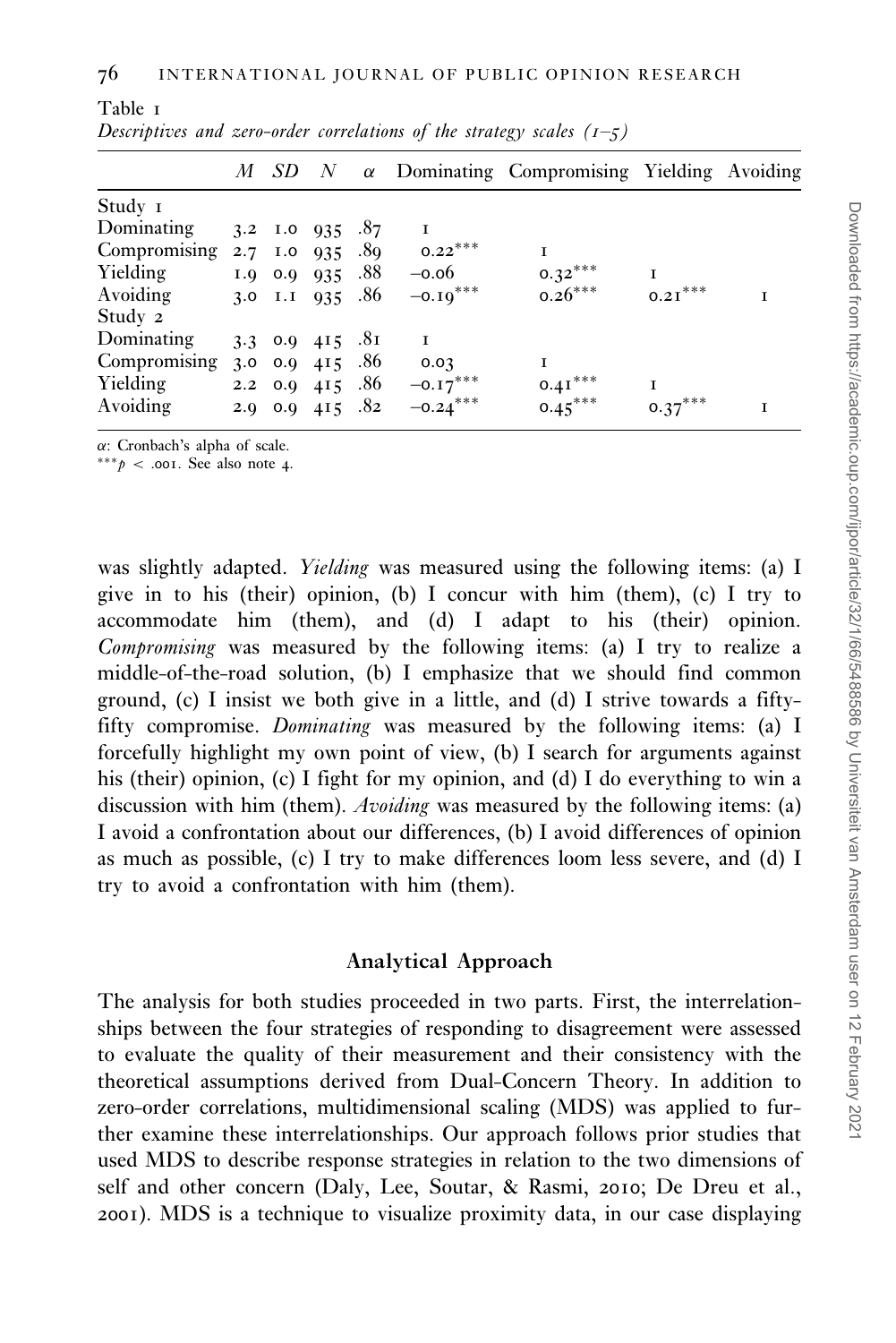how similar or dissimilar the strategies under investigation are. Exploratory MDS can be used to reveal latent dimensions, that is, underlying attributes that can help to explain similarities between objects. Accordingly, we applied MDS to assess to what extent previous findings can be replicated in the context of political disagreement. Corresponding to the measurement level of the strategies, we deployed interval MDS using the SMACOF package ([de Leeuw & Mair,](#page-20-0) 2009). Dissimilarities between the strategies were represented by Euclidean distances. Technically, the goal is to minimize stress, which is a loss function expressing the level of deviation between the actual distances in the data and the estimated distances ([Borg & Groenen,](#page-20-0) 2005).

Second, the relationships between the four strategies of responding to disagreement and the intensity of political disagreement were analyzed in order to test our hypotheses. Linear regression models were estimated with the level of disagreement as the independent variable and respondents' preference for the different strategies as dependent variables. To test whether compromising was more likely for moderate levels of disagreement (H2), we included a squared term of disagreement in the models of compromising.

#### Results

In [Table](#page-11-0) 1, descriptives and zero-order correlations for the four strategies are presented. For both studies, the means show that dominating was the most favored strategy, while yielding was the least favored strategy. We also see that the four scales were correlated, as expected  $(\alpha < .05)$ . Compromising was positively related to dominating, yielding, and avoiding, which makes sense as they to some extent overlap with shared concerns for self and other (see [Figure](#page-6-0) 1; note that compromising and dominating did not significantly correlate in Study 2,  $p = .488$ . We also see that the differences between dominating (high self-concern) and avoiding (low self-concern) were more pronounced than the differences between yielding (high other-concern) and avoiding (low other-concern). Finally, dominating and yielding were negatively correlated (though the correlation was not significant in the case of Study 1,  $p = .076$ ), which also was expected as they reflect each other's diagonal opposite in terms of a high (low) concern of self and low (high) concern for other.

[Table](#page-11-0) 1 also reports that the reliabilities of all the scales in both studies were well-above any standard minimum requirement; the lowest Cronbach's alpha was .81. Taken together, the results for both Study 1 and 2 showed the same patterns suggesting that results were independent of the type of political disagreement respondents were exposed to. In addition, the results correspond well to previous research findings in a workplace context [\(De Dreu et al.,](#page-20-0) [2001](#page-20-0)).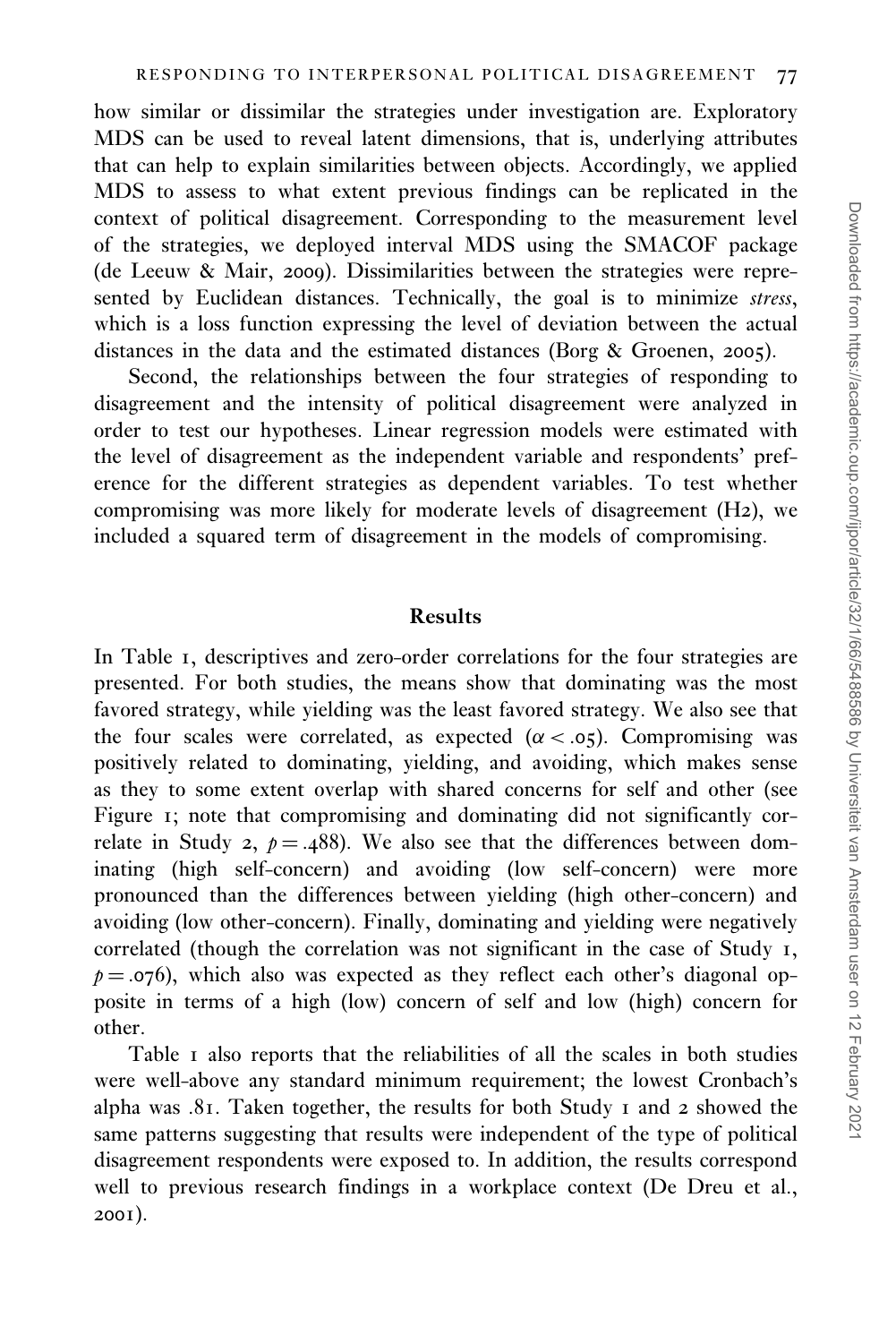Figure 2

(a and b) MDS representation of the relationships between the reaction strategies. MDS  $=$ multidimensional scaling



In a next step, we took a closer look at the relationships between the four strategies by analyzing the data by means of multidimensional scaling (Figure 2a and b). The appropriate dimensionality was determined by comparing stress levels of competing solutions. The stress-1 measure dropped considerably from 0.481 (Study 1) and 0.288 (Study 2) at one dimension to 0.032 (Study 1) and 0.000 (Study 2) at two dimensions suggesting a good to excellent fit (Bühl & Zöfel, 2002, p. 161). In addition, the Shepard diagrams scatterplots between actual proximities and calculated distances—confirmed the two-dimensional solutions. For Study 2 (Figure 2b) the major difference between a one- and a two-dimensional solution was the (theoretically important) relationship between yielding and dominating, which explains the less pronounced decrease in stress.<sup>8</sup>

Substantively, Figure 2a and b depict patterns that closely resemble the pattern predicted on theoretical grounds in [Figure](#page-6-0) 1. After rotation, the twodimensional solutions for both studies depicted yielding and dominating in opposing corners of  $2\times2$  matrices, the strategy of avoiding positioned at the interjacent corner, and compromising more toward the middle of the matrices—albeit closer to avoiding and dominating than to yielding. Validating previous research in other social domains, we can thus conclude

 $8$ As a control, we also checked whether the empirical solutions are different if only those exposed to low or high levels of disagreement were included. The differences were minor and do not change the substantive conclusions. Note that the solutions have been rotated (and in the case of Study 2, flipped on the y-axis) to ease the interpretation of the distances between the strategies.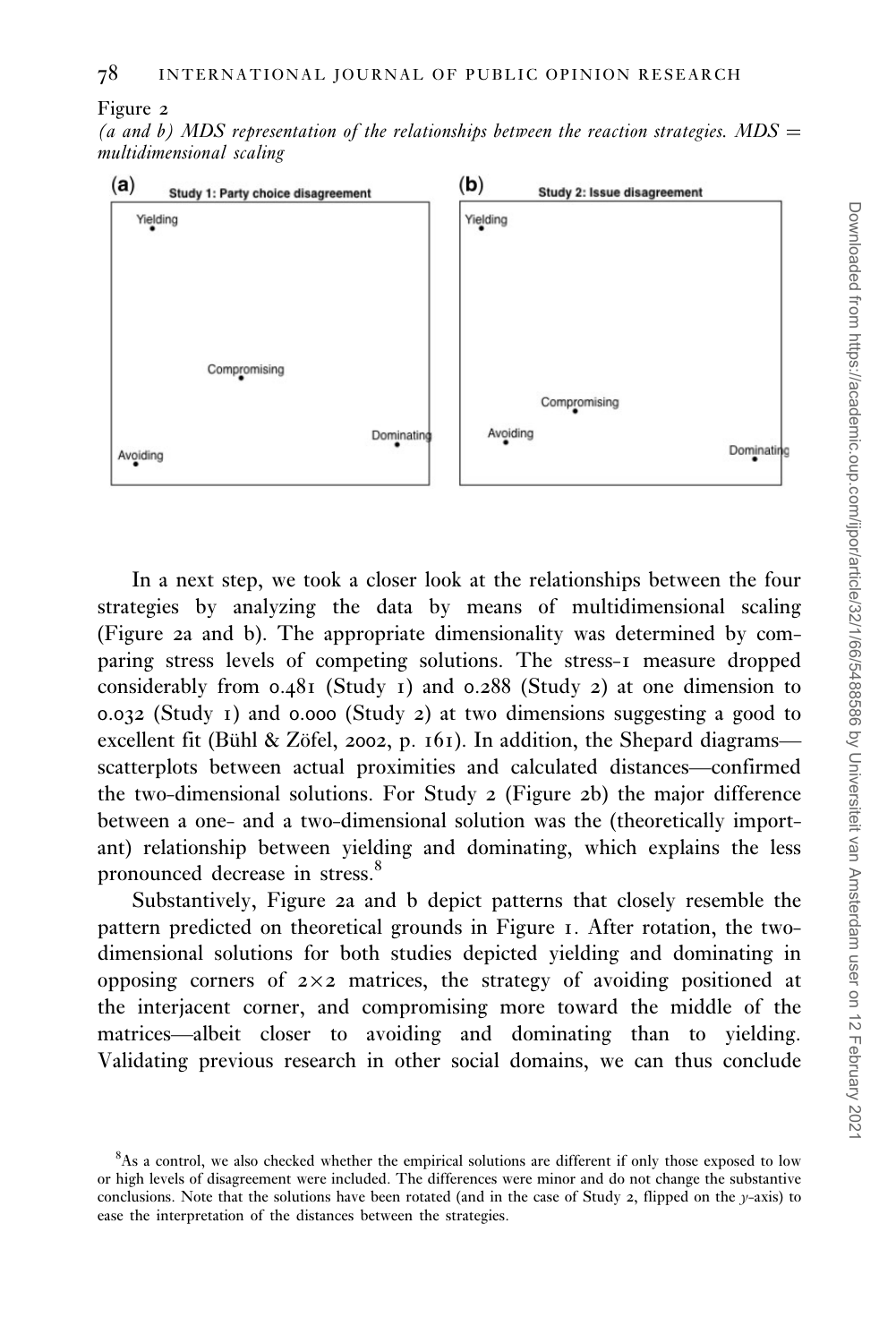that also in the context of political disagreement, the four strategies are interrelated in a way that is consistent with our theory and previous findings. Consequently, these findings lend support to our understanding of the functions of the two latent dimensions other- and self-concern. Their inverse relationship also supports the assumption of a negative goal interdependency in the context of interpersonal political communication. Particularly noteworthy is the fact that we see that yielding and avoiding are indeed two distinct strategies, as predicted by Dual-Concern Theory.

Having established the empirical consistency of the basis of our theoretical argument for the relationship between the four strategies and political disagreement, we now turn to the results of the linear regressions of level of disagreement on respondents' preference for the different strategies ([Table](#page-15-0) 2). The results show that the more political disagreement, the more people tended to dominate, while the lesser the disagreement, the more people yielded. These relationships were statistically significant ( $\alpha < .05$ ) and, hence, lend support to hypotheses 1 and 3.

Turning to hypothesis 2, we expected that compromising would be the highest at moderate levels of disagreement. In a first step, we saw that there was a negative linear relationship between the level of interpersonal political disagreement and compromising that was significant for Study 1 ( $b = -0.51$ ,  $p = .003$ ) but not for Study 2 ( $b = -0.30$ ,  $p = .08$ ). At higher levels of disagreement, compromising thus tended to be lower. After including the squared term of disagreement in the regression models, we found small and negative—but uniform—coefficients (Study 1:  $b = -0.64$ ,  $p = .22$ ; Study 2:  $b = -1.87$ ,  $p = .35$ ). In sum, these findings documented a partially significant and negative linear relationship between compromising and the level of political disagreement. The results with respect to a quadratic relationship were as expected but did not meet the criterion for statistical significance ( $\alpha < .05$ ). Finally, hypothesis 4 predicted that there is no relationship between avoiding and the level of disagreement. The results for both studies indicated that indeed no such relationship exists (Study 1:  $b = 0.06$ ,  $p = .72$ , 95% CI [-.28; 0.41]; Study 2:  $b = -10$ ,  $p = .55$ ,  $95\%$  CI [-0.45; 0.24]). Because hypothesis 4 expressed, in fact, the null hypothesis, the Type 2 error probability  $(I-\beta)$  needed to be considered. A post hoc power analysis for a small effect size ([Faul, Erdfelder, Buchner, & Lang,](#page-21-0) 2009) revealed a power coefficient of .999, indicating a very high probability of rejecting a false null hypothesis. This set of findings also suggested that avoiding and yielding indeed were two distinct strategies.

To get a better grasp of the relationships reported in [Table](#page-15-0) 2, we plotted the marginal effects of different degrees of disagreement on each of the strategies in Figure 3a and b (cf. [Brambor, Clark, & Golder,](#page-20-0) 2006). In both studies, the entire range of disagreement was present (slightly skewed to the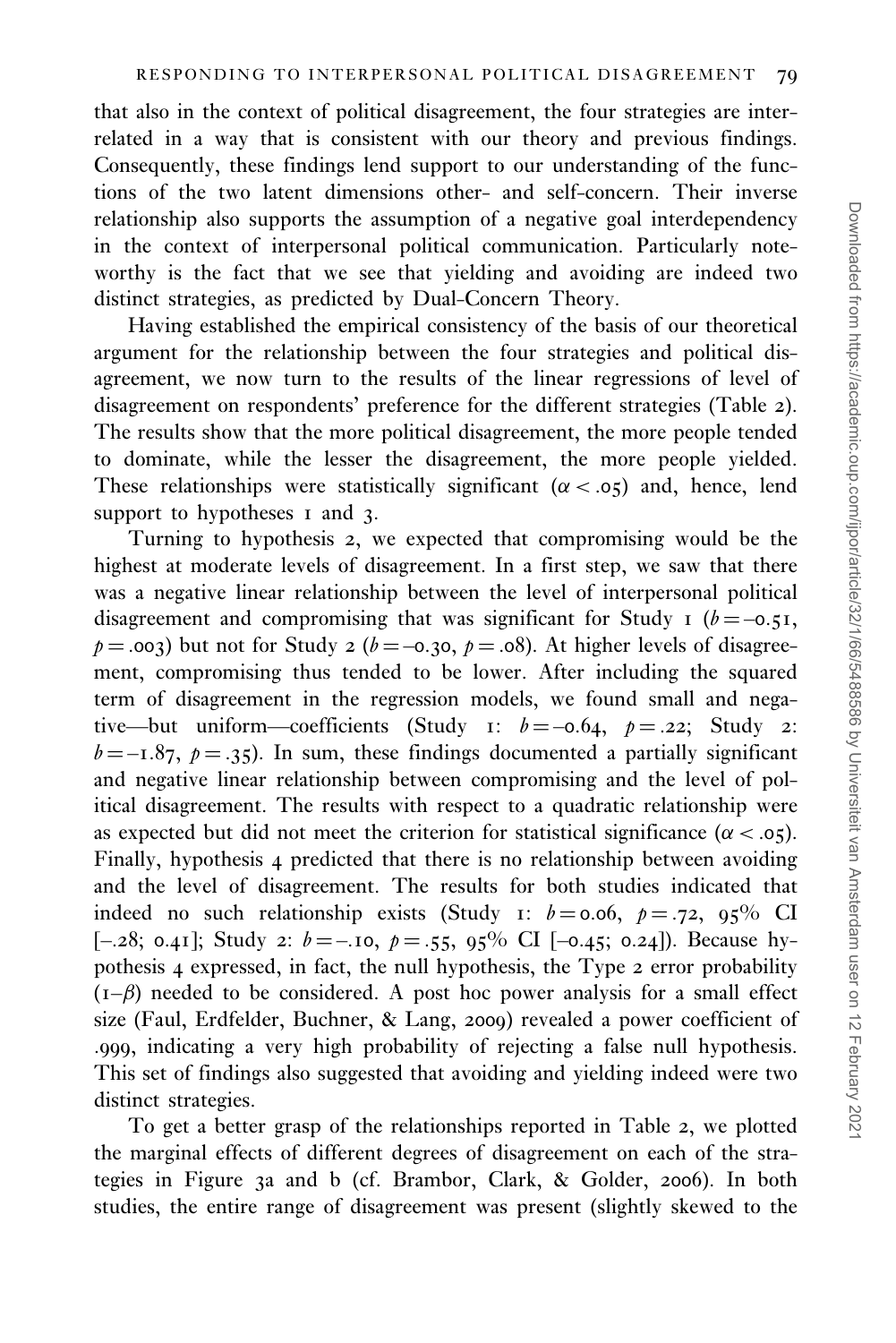<span id="page-15-0"></span>Table 2

|                           | Dominating |                       | Compromising          | Yielding              | Avoiding   |
|---------------------------|------------|-----------------------|-----------------------|-----------------------|------------|
| Study I                   |            |                       |                       |                       |            |
| Age                       | 0.00       | $-0.01$ <sup>**</sup> | $-0.01$ <sup>**</sup> | $-0.01$ <sup>**</sup> | 0.00       |
|                           | $(-0.76)$  | $(-2.77)$             | $(-2.77)$             | $(-3.43)$             | $(-0.12)$  |
| Female                    | $-0.12$    | $-0.12$               | $-0.12$               | $-0.19$ **            | 0.00       |
|                           | $(-1.82)$  | $(-1.69)$             | $(-1.73)$             | $(-3.16)$             | $(-0.03)$  |
| Education                 | 0.03       | 0.03                  | 0.02                  | 0.05                  | $-0.03$    |
|                           | (0.67)     | (0.62)                | (0.54)                | (1.21)                | $(-0.64)$  |
| Political interest        | $0.12***$  | $0.03*$               | $0.03*$               | $-0.05***$            | $-0.05***$ |
|                           | (8.21)     | (2.12)                | (2.06)                | $(-3.97)$             | $(-3.64)$  |
| Opinion extremity         | $-0.25$    | $-0.33$               | $-0.23$               | 0.22                  | $-0.60*$   |
|                           | $(-0.86)$  | $(-1.11)$             | $(-0.78)$             | (0.84)                | $(-1.98)$  |
| Disagreement              | $0.56***$  | $-0.51$ **            | 0.04                  | $-0.80***$            | 0.06       |
|                           | (3.39)     | $(-2.99)$             | (0.08)                | $(-5.35)$             | (0.36)     |
| Disagreement <sup>2</sup> |            |                       | $-0.64$               |                       |            |
|                           |            |                       | $(-1.23)$             |                       |            |
| Constant                  | $2.24***$  | $3.08***$             | $3.00***$             | $2.87***$             | $3.54***$  |
|                           | (13.92)    | (18.77)               | (17.01)               | (19.78)               | (21.03)    |
| Adj. $R^2$                | .104       | .028                  | .028                  | .07I                  | .023       |
| Study 2                   |            |                       |                       |                       |            |
| Age                       | 0.00       | 0.00                  | 0.00                  | $-0.01*$              | 0.00       |
|                           | $(-1.16)$  | (0.33)                | (0.30)                | $(-2.48)$             | (0.42)     |
| Female                    | $-0.08$    | 0.13                  | 0.13                  | $-0.05$               | 0.12       |
|                           | $(-0.91)$  | (1.39)                | (1.40)                | $(-0.53)$             | (1.31)     |
| Education                 | $-0.04$    | $-0.02$               | $-0.02$               | $-0.03$               | $-0.02$    |
|                           | $(-1.92)$  | $(-0.00)$             | $(-1.00)$             | $(-1.11)$             | $(-0.01)$  |
| Political interest        | $0.15***$  | 0.0I                  | 0.00                  | $-0.05***$            | $-0.05***$ |
|                           | (8.18)     | $(-0.25)$             | (0.17)                | $(-2.82)$             | $(-2.71)$  |
| Opinion extremity         | 0.22       | $-0.49$               | 0.37                  | $-0.27$               | $-0.34$    |
|                           | (0.77)     | $(-1.62)$             | (0.38)                | $(-0.92)$             | $(-1.12)$  |
| Disagreement              | $0.39***$  | $-0.30$               | 1.64                  | $-0.69***$            | $-0.10$    |
|                           | (2.43)     | $(-1.75)$             | (0.80)                | $(-4.06)$             | $(-0.60)$  |
| Disagreement <sup>2</sup> |            |                       | $-1.87$               |                       |            |
|                           |            |                       | $(-0.95)$             |                       |            |
| Constant                  | $2.23***$  | $3.18***$             | $2.65***$             | $3.49***$             | $3.42***$  |
|                           | (10.86)    | (14.44)               | (4.35)                | (16.06)               | (15.46)    |
| Adj. $R^2$                | .165       | .012                  | .012                  | .093                  | .027       |

Level of disagreement and reaction strategies, linear regressions (t-values in brackets)

\*\*\*p < .001, \*\*p < .01, \*p < .05.  $N=935$  (Study 1)/ $N=415$  (Study 2), t-values in brackets.

right in Study 1). The results on dominating showed that it increased from roughly 3 to 3.5 with increasing disagreement. In reverse, in both surveys yielding dropped from above 2 to below 2 with increasing disagreement. Both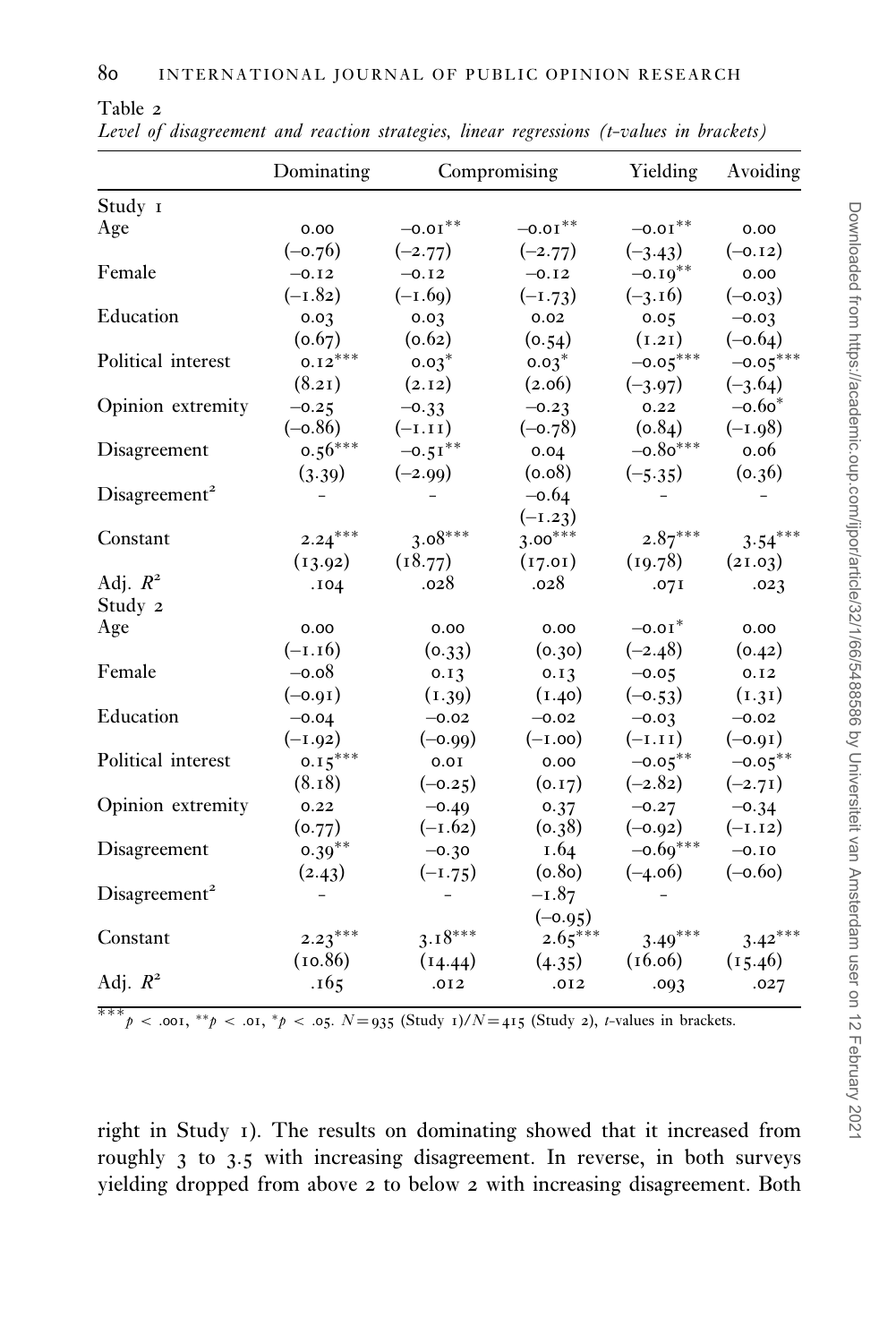#### Figure 3

(a and b) Level of disagreement and reaction strategies, marginal effects (with  $95\%$ confidence intervals).



Notes. Based on [Table](#page-15-0) 2. For Study 1 (party choice disagreement), the margins were computed at the following percentiles:  $1, 5, 10, 25, 50, 75, 90, 95, 99$ . For Study 2 (issue disagreement), the margins were computed at all possible disagreement values

sets of findings demonstrated how the response to interpersonal disagreement was related to the level of disagreement respondents were exposed to.

For compromising, we found some indications of it being most favored at moderate levels of disagreement. Compromise seeking increased slightly when moving from the lowest to more moderate levels of disagreement, while it decreased substantially when moving from a moderate to a high level of disagreement. Compromising was thus least favored at high levels of disagreement. A goal of reaching common ground becomes distant at high levels of disagreement. Finally, there was virtually no change for avoiding across the entire range of political disagreement, as expected.<sup>9</sup>

Turning to the personal traits and characteristics, most notably, political interest showed the most consistent relationship to political disagreement. In both studies, it was associated positively to dominating and negatively to yielding and avoiding. In addition, opinion extremity was negatively related to avoiding in Study 1. Yielding (and, according to Study 1, also

<sup>&</sup>lt;sup>9</sup>As an additional check, we also re-specified the regressions for dominating, yielding and avoiding by including a squared term for political disagreement. In Study 2, dominating becomes particularly pronounced with more disagreement. That aside, the results do not substantially change any of the conclusions (see Supplementary Figure SAa and b in Appendix B).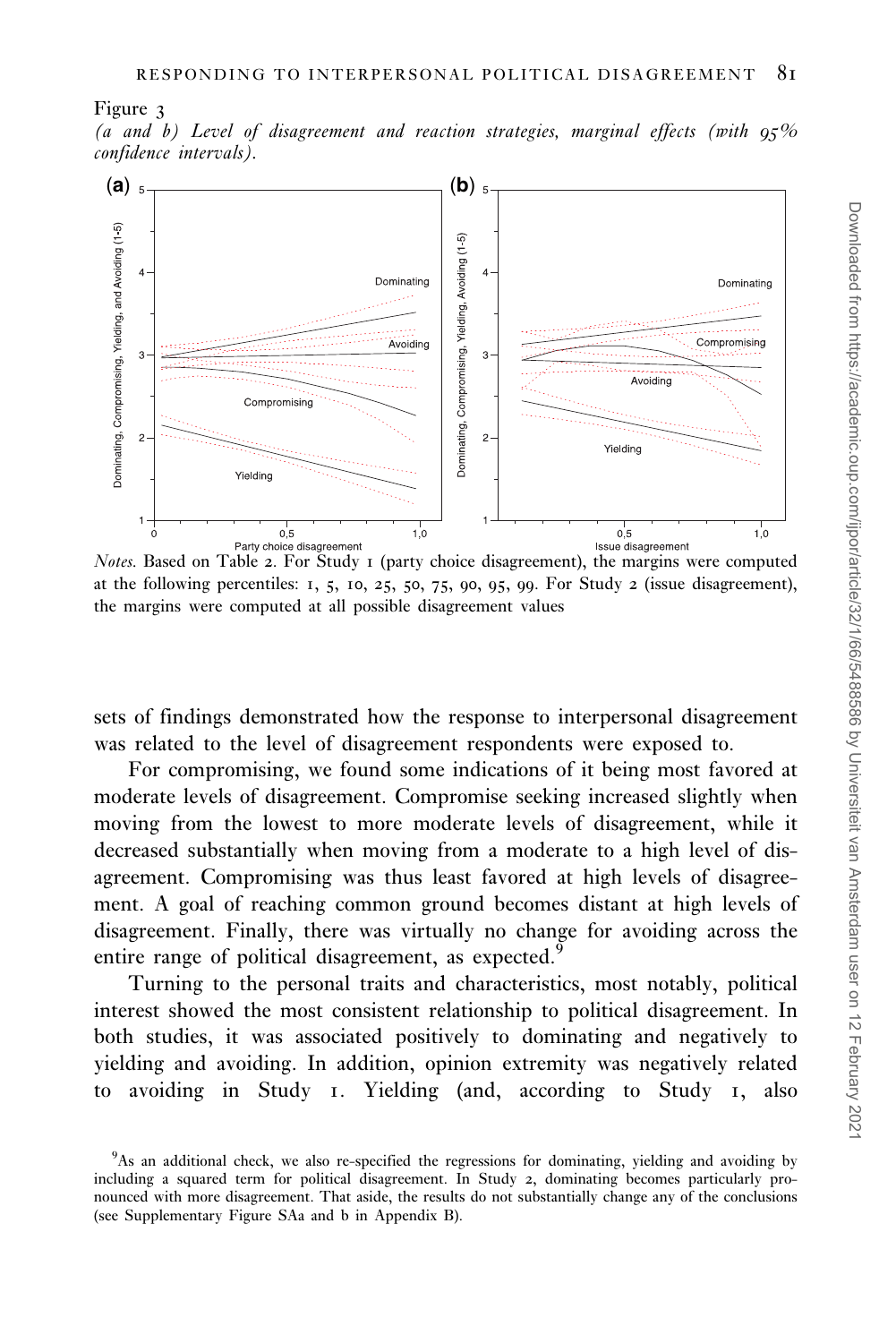compromising) was less likely among older participants. Only one effect for gender was found: Female respondents in Study 1 showed significantly lower levels of yielding. Alternative models without control variables yielded consistent albeit slightly larger coefficients for political disagreement (results not shown here), indicating independent relationships between the strategies and personal characteristics as well as situational ones (i.e., levels of disagreement).

#### Discussion

Political disagreement is an inherent part of democracy. Numerous studies have focused on the effects of interpersonal disagreement on domains such as knowledge, opinion formation, and behavior [\(Schmitt-Beck & Lup,](#page-22-0) 2013). In this study, however, our aim was to examine how people respond to interpersonal political disagreement. Three response strategies were identified in previous research: silence, compromise seeking, and persuasion. These strategies are similar to what research on conflict management and the Dual-Concern Theory has dubbed dominating, compromising, yielding, and avoiding [\(Pruitt & Rubin,](#page-22-0) 1986; [Van de Vliert,](#page-22-0) 1997). Specifically, we wanted to know when people opt for these strategies. Based on the research on conflict management, we theorized that the preference for the strategies (except avoiding) depends on the level of political disagreement. Our results support this expectation.

What are the larger implications of our findings? To begin with, some people avoid interpersonal political disagreement, but the preference for this strategy is not related to the level of political disagreement but rather to lower levels of involvement with politics. Avoiding conflict might also be used as a strategy ([Cowan & Baldassarri,](#page-20-0) 2018), particularly in emotionally close relationships [\(Dailey & Palomares,](#page-20-0) 2004). At the same time, yielding declines with more disagreement, and dominating increases. These findings are good news for our political systems. From a democratic perspective exchanging viewpoints is key for the health of democracy. For instance, exposure to counter-arguments is important for generating political and social tolerance [\(Mutz,](#page-22-0) [2006](#page-22-0); [Pattie & Johnston,](#page-22-0) 2008). If more disagreement would lead to more yielding it would imply that those holding the most extreme opinions experience the fewest counter-arguments. They could not help but fail to understand the extremity of their opinions.

Moreover, though moderately positively correlated ([Table](#page-11-0) 1), our results also document that yielding and avoiding are two distinct strategies in interpersonal political communication. By replicating findings from other contexts ([De Dreu et al.,](#page-20-0) 2001), our results also confirm that politics is not perceived or treated markedly differently, but that political issues are an integral part of interpersonal conversations [\(Wyatt et al.,](#page-22-0) 2000). Finally, demonstrating that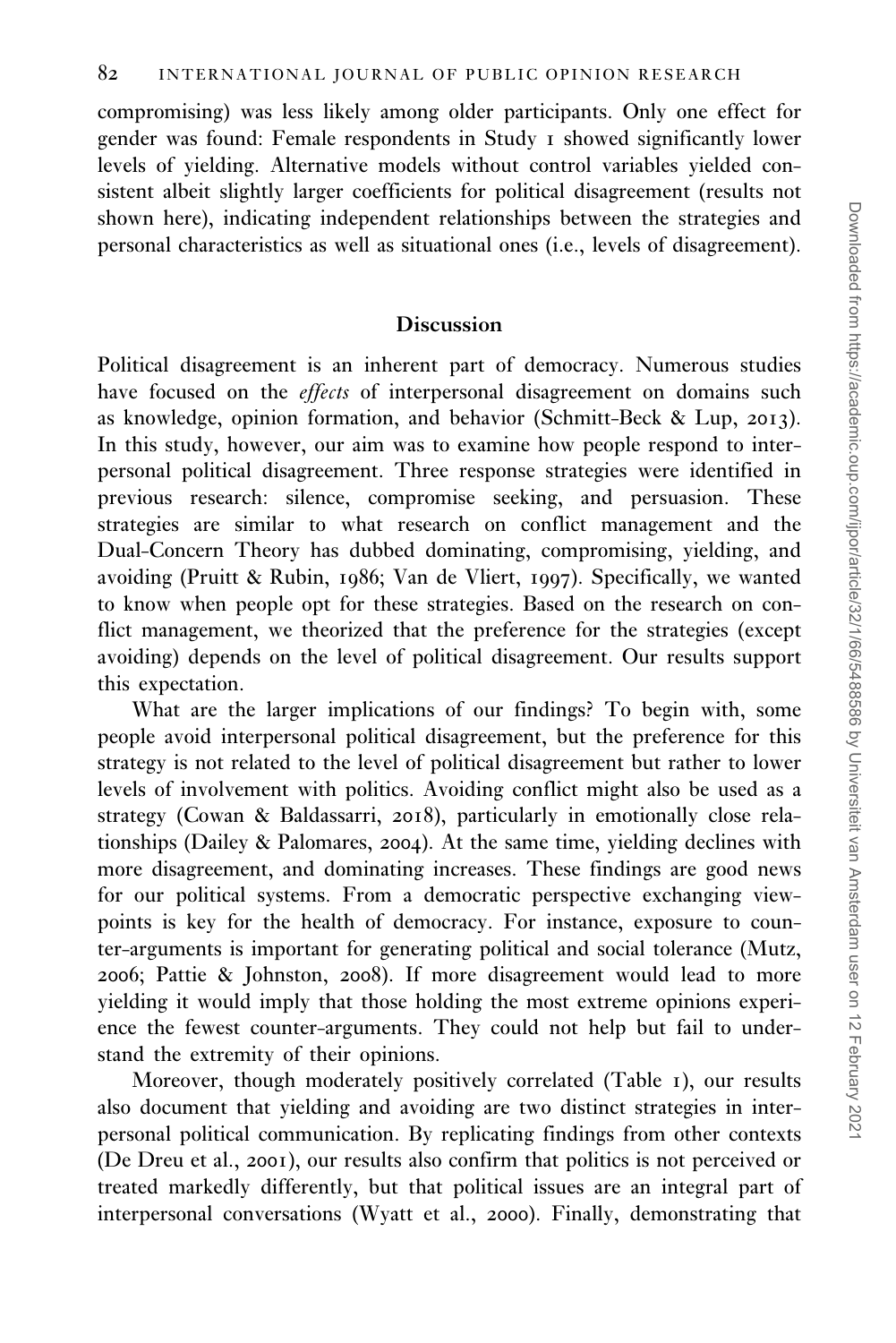the response to political disagreement depends on the level of disagreement helps us understand why previous research on behavioral effects of exposure to disagreement is inconclusive ([Matthes, Knoll, Valenzuela, Hopmann, &](#page-21-0) [Sikorski,](#page-21-0) 2018). Our results indicate the benefits of a more fine-grained measurement of interpersonal disagreement. Recent research on the effects of exposure to disagreeing media content supports this argument by showing that the magnitude and direction of the effects on political participation depends on the level of disagreement people are exposed to [\(Castro Herrero &](#page-20-0) [Hopmann,](#page-20-0) 2018).

Some methodological and theoretical limitations of this study need to be addressed. First, the external validity of surveys with imbedded experimental components is always debatable. We addressed this by asking survey participants to imagine a realistic social setting, similar to, for example, [Hayes et al.](#page-21-0) ([2005](#page-21-0)a) and [Hayes \(](#page-21-0)2007). The validity of responses to imagined situations has been discussed, as they are hypothetical (e.g., [Matthes & Hayes,](#page-21-0) 2014). Our approach is, as discussed, more realistic than previous studies on interpersonal disagreement that have focused on discussing with a stranger during a train ride [\(Noelle-Neumann,](#page-22-0) 1974), or the even more exceptional situation of judging the length of lines ([Ross, Bierbrauer, & Hoffman,](#page-22-0) 1976). Moreover, the results were similar in both surveys (party choice and issue disagreement) providing a more robust support for the generalizability of the findings.

Second, another point to be raised is the generalizability of our findings to other political systems and cultures. Neither national elections nor the issue of immigration is particularly Danish in any way. With respect to the frequency of informal political talk (Nir, [2012](#page-22-0)) or engaging in activities such as persuasion attempts [\(Karp & Banducci,](#page-21-0) 2007), Danes tend to score above the mean across Western democracies, but to a limited extent. Hence, we have no particular reason to assume that our results based on Danish samples are not generalizable to other Western democracies. Communication patterns differ systematically across cultural settings, however ([Scheufele & Moy,](#page-22-0) 2000). To what extent our findings travel across cultural settings must be investigated in future studies.

Third, in this article, we have treated preferences for different strategies to respond to interpersonal political disagreement as a question of the level of disagreement encountered in the specific communication situation. As discussed in the introduction of this article, preferences for strategies are not only driven by situational factors, but also by other factors such as personality traits. For instance, [Gerber et al. \(](#page-21-0)2012) showed that various personality traits mute or augment the preference for discussing politics with agreeable others. The current study focused on situational disagreement while controlling for political interest, opinion extremity and sociodemographics. We found that avoiding was not related to the level of disagreement experienced in a specific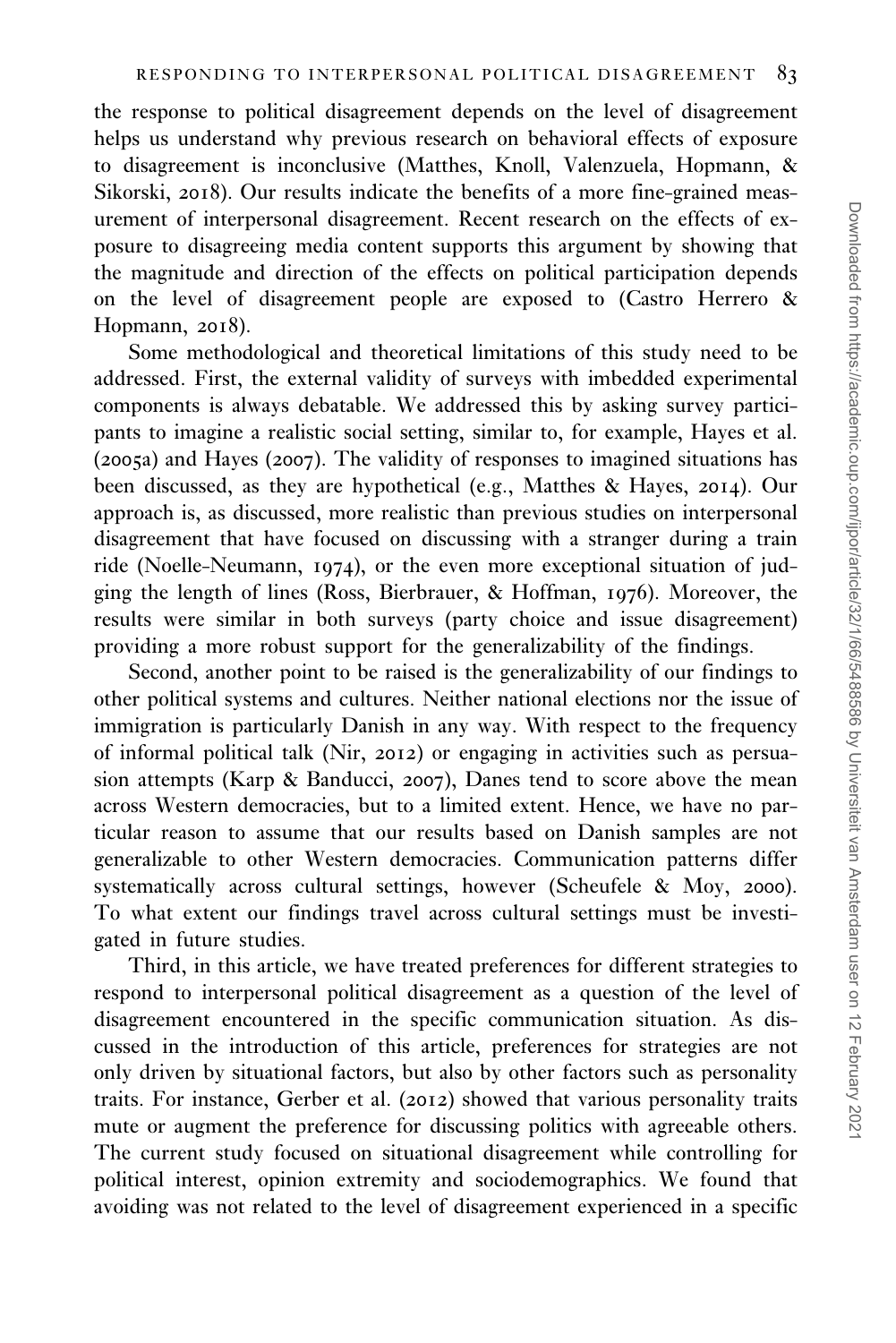<span id="page-19-0"></span>situation, unlike the other reaction strategies. We suggested that this difference was a result of the negative goal interdependence that characterizes political disagreement. Another explanation could be that preferences for some strategies are more driven by situational factors than others. Future research on interpersonal political disagreement should address this issue in more detail by specifically examining interactions of personality traits and situational factors beyond political interest and opinion extremity. Furthermore, future studies are encouraged to consider measuring the perceived level of political disagreement as well as concern for self and others directly. We argued that the level of (objectively measured) disagreement drives concerns for self and others (which we inferred), but to the extent that these concerns are linked to traits, the question arises whether the level of concerns for self and others drive perceptions of disagreement. Doing so may also help increase the proportion of explained variance, which was limited in all models. While the interrelationships between the four strategies as represented by exploratory MDS lend support to self- and other-concerns as underlying dimensions, future studies should further examine these interdependencies. Finally, as most survey research, we measured intentions and not actual behavior, which future studies should consider [\(De Dreu et al.,](#page-20-0) 2001).

Despite the limitations mentioned above, this study has enhanced our understanding of how individuals respond to interpersonal political disagreement. By doing so, the study underlines the importance of understanding the response to interpersonal political disagreement as a more complex phenomenon involving a repertoire of strategies. Furthermore, we have shown that the response to interpersonal political disagreement is related to the level of political disagreement, and that yielding and avoiding are two distinct strategies.

#### Supplementary Data

Supplementary Data are available at *IIPOR* online.

## References

- Baek, Y. M., Wojcieszak, M., & Delli Carpini, M. X. (2012). Online versus face-toface deliberation: Who? Why? What? With what effects? New Media & Society, 14, 363–383.
- Barabas, J. (2004). How deliberation affects policy opinions. American Political Science Review, 98, 687–701. doi:10.1017/S0003055404041425
- Bennett, S. E., Fisher, B., & Resnick, D. (1996). Speaking of politics in the United States: Who talks to whom, why, and why not. Poznan Studies in the Philosophy of the Sciences and the Humanities, 46, 263–294.
- Bjarnøe, C. (2016). Evolution in frames: framing and reframing of policy questions. Aarhus: Politica.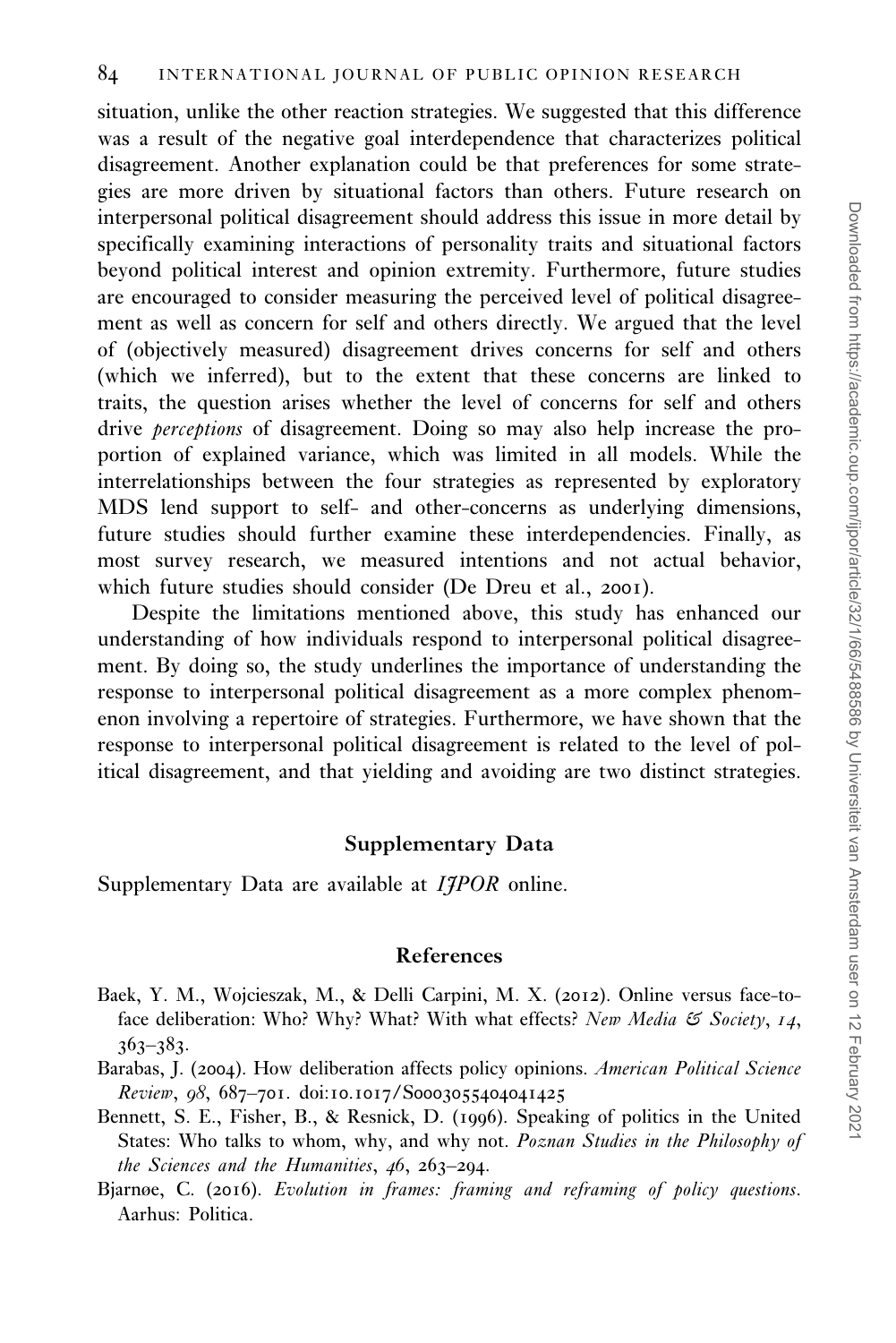- <span id="page-20-0"></span>Borg, I., & Groenen, P. J. F. (2005). Modern multidimensional scaling: Theory and applications (2nd ed.). New York: Springer-Verlag.
- Brambor, T., Clark, W. R., & Golder, M. (2006). Understanding interaction models: Improving empirical analyses. Political Analysis, 14, 63–82. doi:10.1093/pan/mpi014
- Brown, L. D. (1983). Managing conflict at organizational interfaces. Reading: Addison-Wesley.
- Bühl, A., & Zöfel, P. (2002). Erweiterte Datenanalyse mit SPSS: Statistik und data mining. Wiesbaden: Springer-Verlag.
- Callanan, G. A., Benzing, C. D., & Perri, D. F. (2006). Choice of conflict-handling strategy: A matter of context. The Journal of Psychology, 140, 260–288.
- Castro Herrero, L., & Hopmann, D. N. (2018). The virtue of moderation: A crossnational analysis of exposure to cross-cutting information and turnout. International Journal of Public Opinion Research. 30, 518–539.
- Chambers, J. R., Baron, R. S., & Inman, M. L. (2006). Misperceptions in intergroup conflict: Disagreeing about what we disagree about. *Psychological Science*, 17, 38–45.

Chambers, J. R., & Melnyk, D. (2006). Why do I hate thee? Conflict misperceptions and intergroup mistrust. Personality and Social Psychology Bulletin, 32, 1295-1311.

- Conover, P. J., Searing, D. D., & Crewe, I. M. (2002). The deliberative potential of political discussion. British Journal of Political Science, 32, 21-62.
- Converse, P. E. (1964). The nature of belief systems in Mass Publics. In D. Apter (Ed.), Ideology and discontent (pp. 206–261). New York: Free Press.
- Cowan, S. K., & Baldassarri, D. (2018). ''It could turn ugly'': Selective disclosure of attitudes in political discussion networks. Social Networks,  $52$ ,  $1-\frac{17}{17}$ . https://www. sciencedirect.com/science/article/pii/S037887331630404X
- Dailey, R. M., & Palomares, N. A. (2004). Strategic topic avoidance: An investigation of topic avoidance frequency, strategies used, and relational correlates. Communication Monographs, 71, 471–496. doi:10.1080/0363452042000307443
- Daly, T. M., Lee, J. A., Soutar, G. N., & Rasmi, S. (2010). Conflict-handling style measurement: A best-worst scaling application. International Journal of Conflict Management, 21, 281-308.
- De Dreu, C. K. W., Evers, A., Beersma, B., Kluwer, E. S., & Nauta, A. (2001). A theory-based measure of conflict management strategies in the workplace. *Journal of* Organizational Behavior, 22, 645–668. doi:10.1002/job.107
- De Dreu, C. K. W., Weingart, L. R., & Kwon, S. (2000). Influence of social motives on integrative negotiation: A meta-analytic review and test of two theories. *Journal* of Personality and Social Psychology, 78, 889–905.
- de Leeuw, J., & Mair, P. (2009). Multidimensional scaling using majorization: SMACOF in R. Journal of Statistical Software, 31, 1-30.
- Deutsch, M. (2011). Cooperation and competition. In P. T. Coleman (Ed.), Conflict, interdependence, and justice (pp. 23–40). New York: Springer.
- Dimitrova, D. V., Shehata, A., Strömbäck, J., & Nord, L. W. (2014). The effects of digital media on political knowledge and participation in election campaigns: Evidence from panel data. Communication Research, 41, 95–118. doi:10.1177/ 0093650211426004
- Easton, D. (1953). The political system: An inquiry into the state of political science. New York: Alfred A. Knopf, Inc.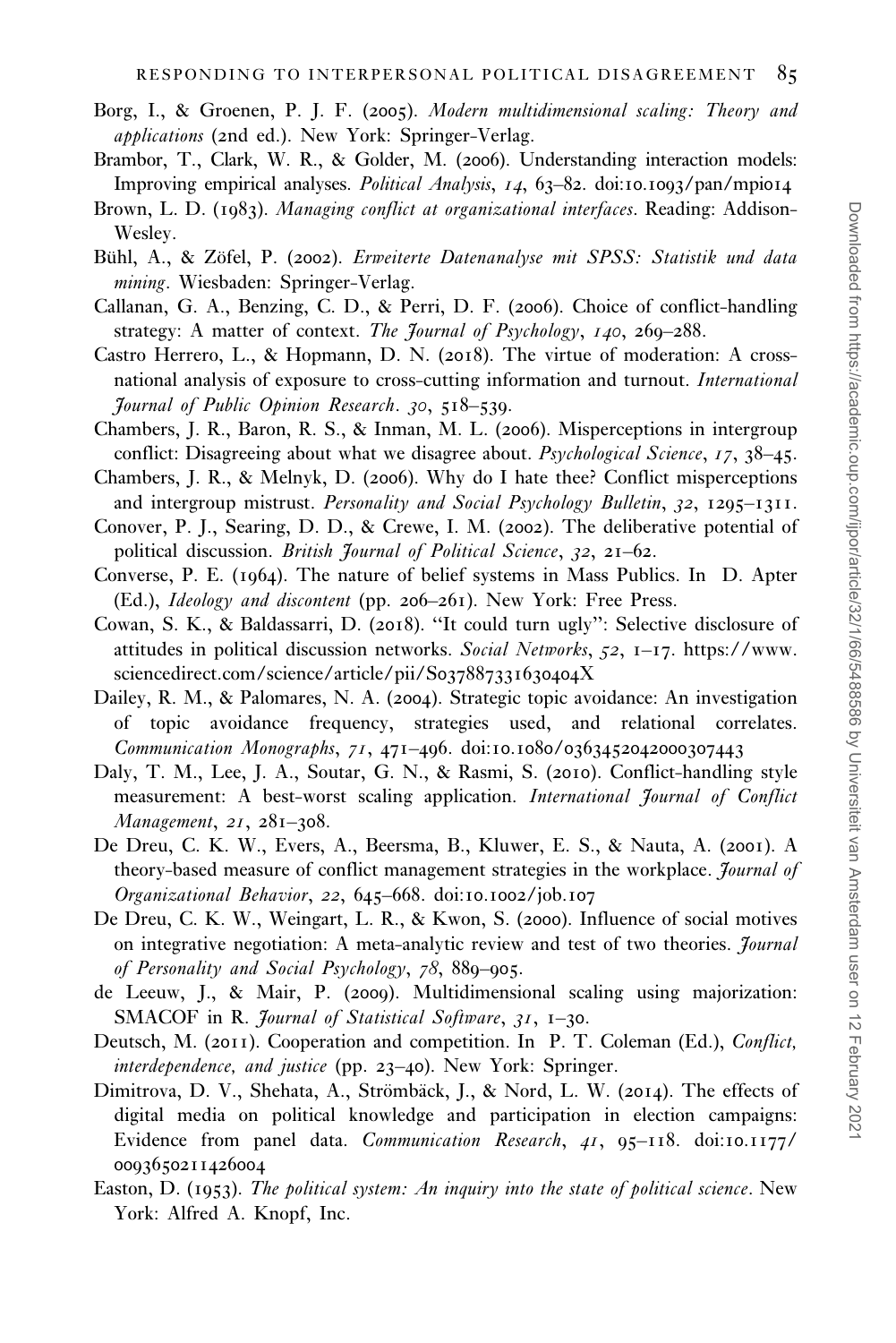- <span id="page-21-0"></span>Eveland, W. P., Morey, A. C., & Hutchens, M. J. (2011). Beyond deliberation: New directions for the study of informal political conversation from a communication perspective. Journal of Communication, 61, 1082-1103. doi:10.1111/j.1460-2466.2011.01598.x
- Faul, F., Erdfelder, E., Buchner, A., & Lang, A.-G. (2009). Statistical power analyses using G\*Power 3.1: Tests for correlation and regression analyses. Behavior Research Methods, 41, 1149–1160. doi:10.3758/BRM.41.4.1149
- Gerber, A. S., Huber, G. A., Doherty, D., & Dowling, C. M. (2012). Disagreement and the avoidance of political discussion: Aggregate relationships and differences across personality traits. American Journal of Political Science, 56, 849–874.
- Gil de Zúñiga, H., Valenzuela, S., & Weeks, B. E. (2016). Motivations for political discussion: Antecedents and consequences on civic engagement. Human Communication Research, 42, 533–552. doi:10.1111/hcre.12086
- Hayes, A. F. (2007). Exploring the forms of self-censorship: On the spiral of silence and the use of opinion expression avoidance strategies. *Journal of Communication*, 57, 785–802.
- Hayes, A. F., Glynn, C. J., & Shanahan, J. (2005a). Validating the willingness to selfcensor scale: Individual differences in the effect of the climate of opinion on opinion expression. International Journal of Public Opinion Research, 17, 443–455.
- Hayes, A. F., Glynn, C. J., & Shanahan, J. (2005b). Willingness to self-censor: A construct and measurement tool for public opinion research. International Journal of Public Opinion Research, 17, 298-323. doi:10.1093/ijpor/edh073
- Huckfeldt, R., Johnson, P. E., & Sprague, J. (2004). Political disagreement—The survival of diverse opinions within communication networks. Cambridge: Cambridge University Press.
- Karp, J. A., & Banducci, S. A. (2007). Party mobilization and political participation in new and old democracies. Party Politics, 13, 217-234. doi:10.1177/ 1354068807073874
- Kim, J., & Kim, E. J. (2008). Theorizing dialogic deliberation: Everyday political talk as communicative action and dialogue. *Communication Theory*,  $18$ ,  $51–70$ .
- Klofstad, C. A., Sokhey, A. E., & McClurg, S. D. (2013). Disagreeing about disagreement: How conflict in social networks affects political behavior. American Journal of Political Science, 57, 120–134. doi:10.1111/j.1540-5907.2012.00620.x
- Matthes, J., & Hayes, A. F. (2014). Methodological conundrums in spiral of silence research. In W. Donsbach, C. T. Salmon, & Y. Tsfati (Eds.), The spiral of silence: New perspectives on communication and public opinion (pp. 54–64). New York: Routledge.
- Matthes, J., Knoll, J., Valenzuela, S., Hopmann, D. N., & von Sikorski, C. (2018). A meta-analysis of the effects of cross-cutting exposure on political participation. Paper presented at the 2018 Annual Conference International Communication Association, Prague.
- Matthes, J., Morrison, K. R., & Schemer, C. (2010). A spiral of silence for some: Attitude certainty and the expression of political minority opinions. Communication Research, 37, 774–800. doi:10.1177/0093650210362685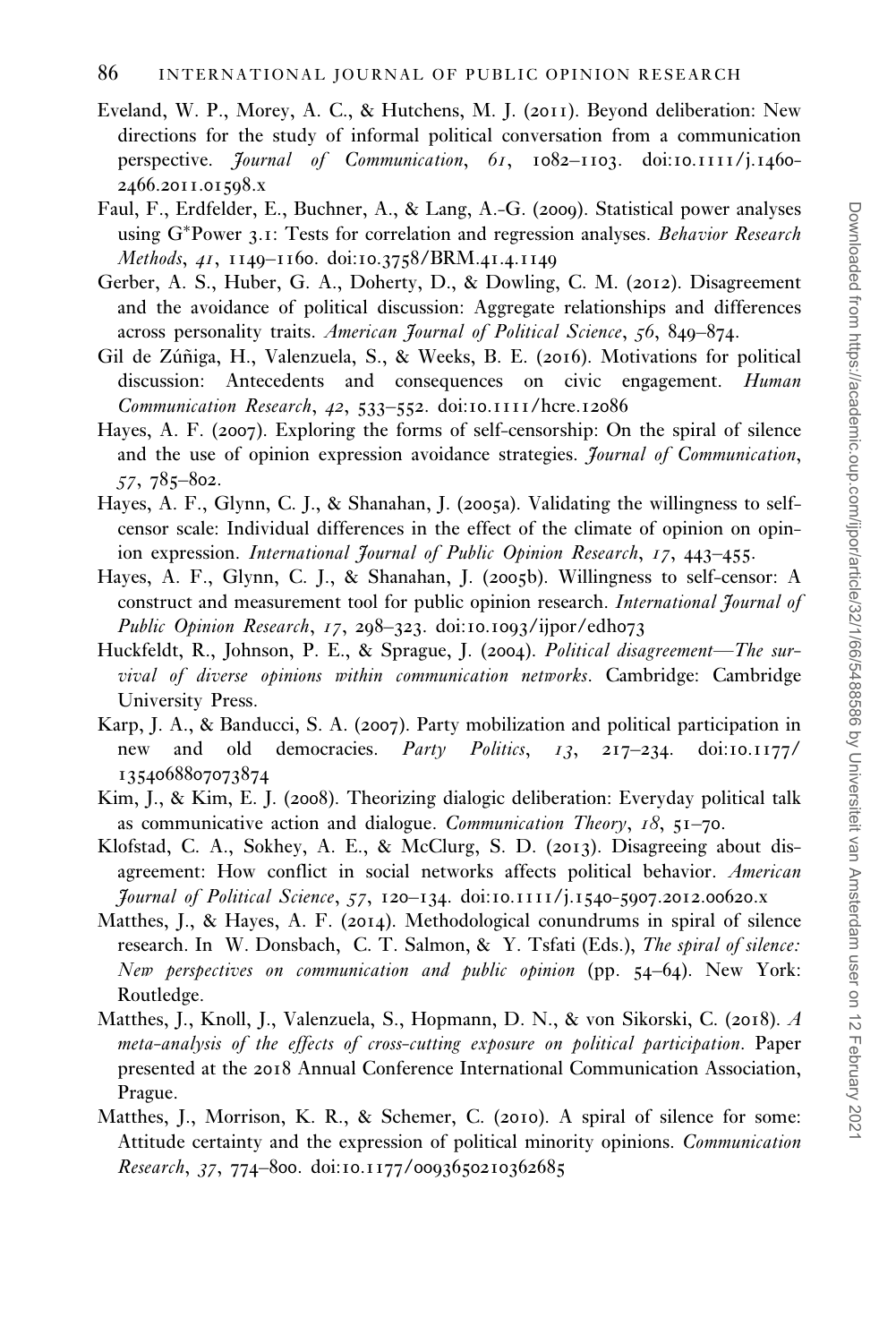- <span id="page-22-0"></span>Morey, A. C., Eveland, W. P., & Hutchens, M. J. (2012). The ''who'' matters: Types of interpersonal relationships and avoidance of political disagreement. Political Communication, 29, 86–103. doi:10.1080/10584609.2011.641070
- Mutz, D. C. (2006). Hearing the other side: Deliberative versus participatory democracy (1st ed.). Cambridge: Cambridge University Press.
- Nir, L. (2012). Cross-national differences in political discussion: Can political systems narrow deliberation gaps? *Journal of Communication*, 62, 553-570
- Noelle-Neumann, E. (1974). The spiral of silence: A theory of public opinion. *Journal* of Communication, 24, 43–51.
- Pattie, C. J., & Johnston, R. J. (2008). It's good to talk: Talk, disagreement and tolerance. British Journal of Political Science, 38, 677-698. doi:10.1017/ S0007123408000331
- Prior, M. (2010). You've either got it or you don't? The stability of political interest over the life cycle. The Journal of Politics, 72, 747-766. doi:10.1017/ S0022381610000140
- Pruitt, D. G., & Rubin, J. Z. (1986). Social conflict: Escalation, stalemate, and settlement. New York: Newbery Award Records, Inc.
- Ross, L., Bierbrauer, G., & Hoffman, S. (1976). The role of attribution processes in conformity and dissent: Revisiting the Asch situation. American Psychologist,  $31$ ,  $148 - 157$ .
- Scheufele, D. A., & Moy, P. (2000). Twenty-five years of the spiral of silence: A conceptual review and empirical outlook. International Journal of Public Opinion Research, 12, 3–28.
- Schmitt-Beck, R., & Lup, O. (2013). Seeking the soul of democracy: A review of recent research into citizens' political talk culture. Swiss Political Science Review, 19, 513–538.
- Shanahan, J., Glynn, C., & Hayes, A. (2007). The spiral of silence: A meta-analysis and its impact. In R. W. Preiss, M. Allen, B. Gayle, N. Burrell, & J. Bryant (Eds.), Mass media effects: Advances through meta-analysis (pp. 415–427). Mahwah: Erlbaum.
- Thorson, E. (2014). Beyond opinion leaders: How attempts to persuade foster political awareness and campaign learning. Communication Research, 41, 353-374.
- Van de Vliert, E. (1997). Complex interpersonal conflict behaviour: Theoretical foundations. Hove: Psychology Press.
- Van de Vliert, E., & De Dreu, C. K. W. (1994). Optimizing performance by conflict stimulation. International Journal of Conflict Management, 5, 211-222. doi:10.1108/ eb022743
- Walton, R. E. (1969). Interpersonal peacemaking: Confrontations and third-party consultation. Reading: Addison-Wesley Publishing.
- Wyatt, R. O., Katz, E., & Kim, J. (2000). Bridging the spheres: Political and personal conversation in public and private spaces. Journal of Communication, 50, 71–92.
- Zaller, J. R. (1992). The nature and origins of mass opinion. Cambridge: Cambridge University Press.